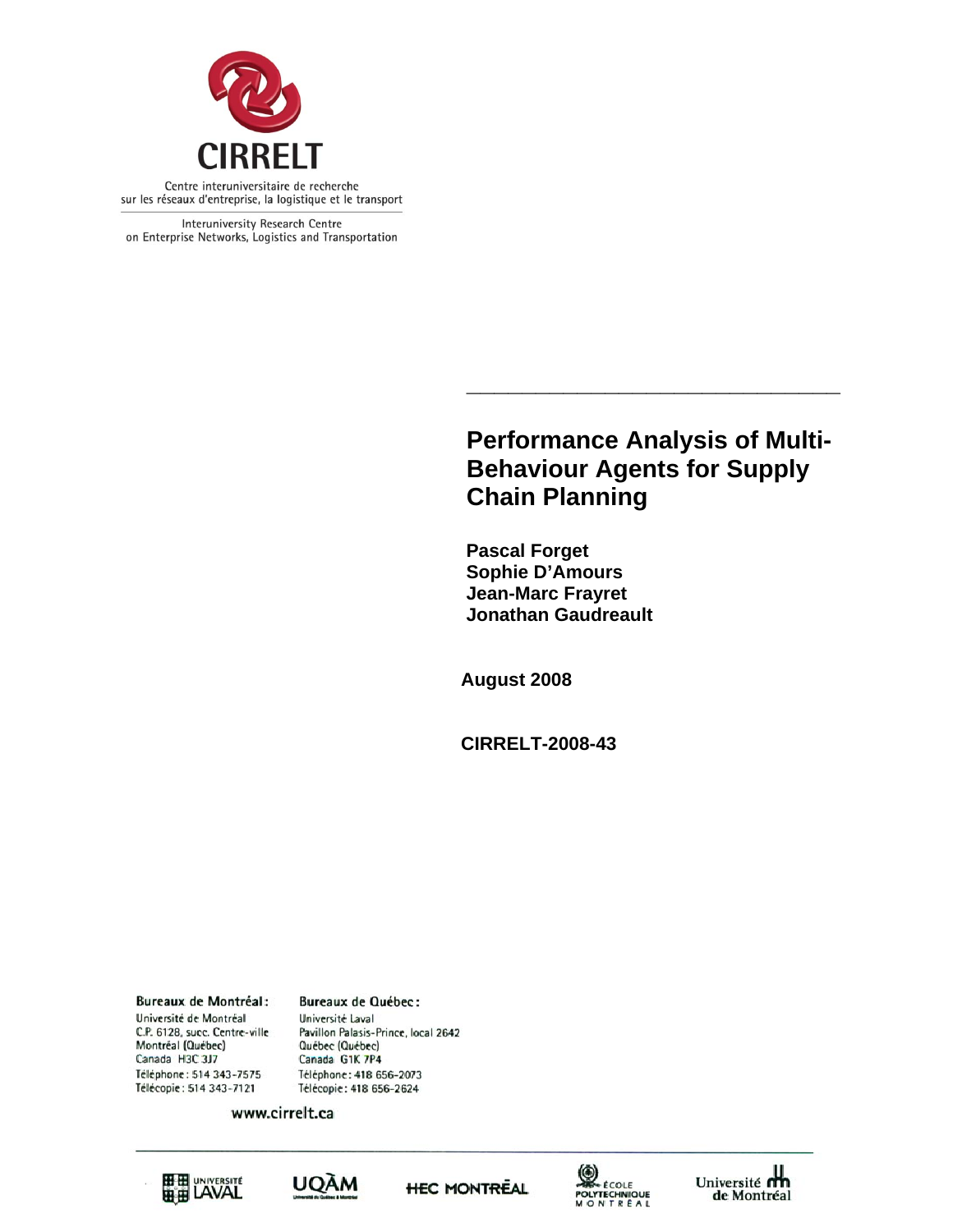# **Performance Analysis of Multi-Behaviour Agents for Supply Chain Planning**

Pascal Forget<sup>1,2,\*</sup>, Sophie D'Amours<sup>1,2</sup>, Jean-Marc Frayret<sup>1,3</sup>, Jonathan Gaudreault<sup>1,2</sup>

- <sup>1</sup> Interuniversity Research Centre on Enterprise Networks, Logistics and Transportation (CIRRELT)
- <sup>2</sup> Département de génie mécanique, Pavillon Adrien-Pouliot, Université Laval, Québec, Canada G1K 7P4
- <sup>3</sup> Mathematics and Industrial Engineering Department, École Polytechnique de Montréal, C.P. 6079, succursale Centre-ville, Montréal, Canada H3C 3A7

**Abstract.** In today's industrial context, competitiveness is closely associated to supply chain performance. Coordination between business units is essential to increase this performance, in order to produce and deliver products on time to customers, at a competitive price. While planning systems usually follows a single straightforward production planning process, this paper proposes that partners adapt together their local planning process (i.e. planning behaviours) to the different situations met in the supply chain environment. Because each partner can choose different behaviour and all behaviours will have an impact on the overall performance, it is difficult to know which is preferable for each partner to increase this performance. Using agent-based technology, simulation experiments have been undertaken to verify if multi-behaviour planning agents who can change planning behaviours to adapt to its environment can increase supply chain performance. These agents have been implemented in an agent-based planning platform, using a case study illustrating a lumber supply chain. The performance analysis shows that advanced planning systems can take advantage of using multiple planning processes, because of the dynamic context of supply chains.

**Keywords**. Collaborative supply chain planning, agent-based planning systems, agentbased technology, advanced planning systems, simulation.

**Acknowledgements.** This work was funded by the FORAC Research Consortium and the Natural Sciences and Engineering Research Council of Canada (NSERC).

Results and views expressed in this publication are the sole responsibility of the authors and do not necessarily reflect those of CIRRELT.

Les résultats et opinions contenus dans cette publication ne reflètent pas nécessairement la position du CIRRELT et n'engagent pas sa responsabilité.

**\_\_\_\_\_\_\_\_\_\_\_\_\_\_\_\_\_\_\_\_\_\_\_\_\_\_\_\_\_**

- Dépôt légal Bibliothèque et Archives nationales du Québec, Bibliothèque et Archives Canada, 2008
- © Copyright Forget, D'Amours, Frayret, Gaudreault and CIRRELT, 2008

<sup>\*</sup> Corresponding author: Pascal.Forget@cirrelt.ca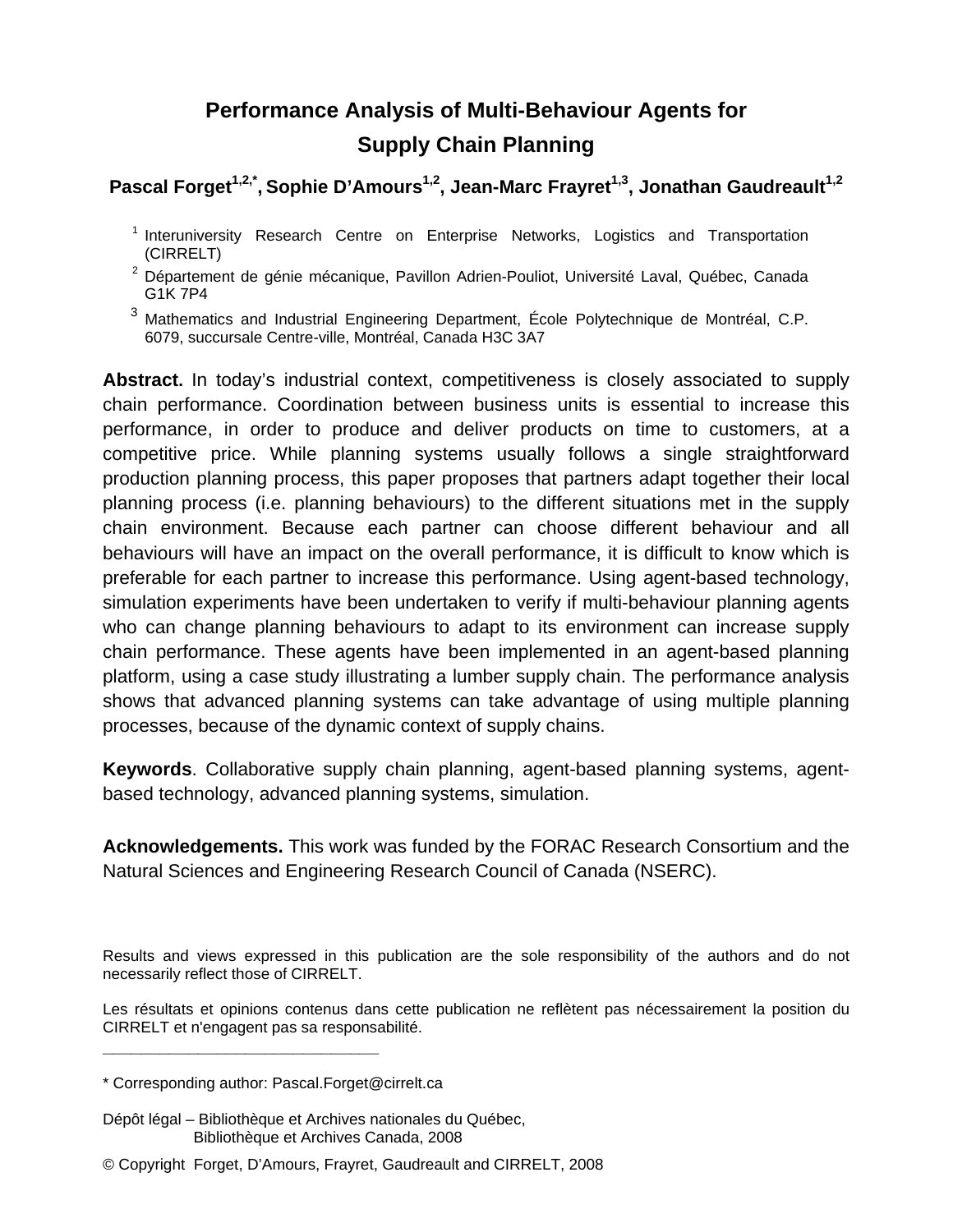## **1. Introduction**

New economic challenges and recent trends regarding globalization have forced companies of many industries, including the Canadian lumber industry, to question aspects of their organizations. Many of them have reengineered their organizational processes and business practices and adopted supply chain management best practices. One aspect studied by many researchers recently is supply chain planning, which deals with the management of customer orders through the supply chain. Each partner involved must decide quantities to produce, production and delivery dates, distribution modes, and allocate resources to each product needed, with respect to production capacities and transportation delays. Coordination between production partners is essential in a supply chain context in order to deliver products on time to customers and at a competitive price. As changes occur all the time in such a complex system, production centers have to react to deviances and create new plans, while coordinating changes with partners.

In this paper, we address the adaptation of supply chain production planning systems to handle changes. Decentralized approaches are typically used to increase adaptation, giving different partners the responsibility to plan their production locally. The challenge of these approaches is to provide coordination schemes insuring coherent supply chain behaviour and global competitiveness. Agentbased technology provides a natural approach to model supply chain networks and describe specific planning agents. In such distributed planning systems, global performance is directly linked to how well the agents perform together. However, when different planning processes can be used by each agent to plan local production, it becomes difficult (or impossible) for each agent to identify the preferable one, especially in the dynamic context of supply chains. In fact, the local planning process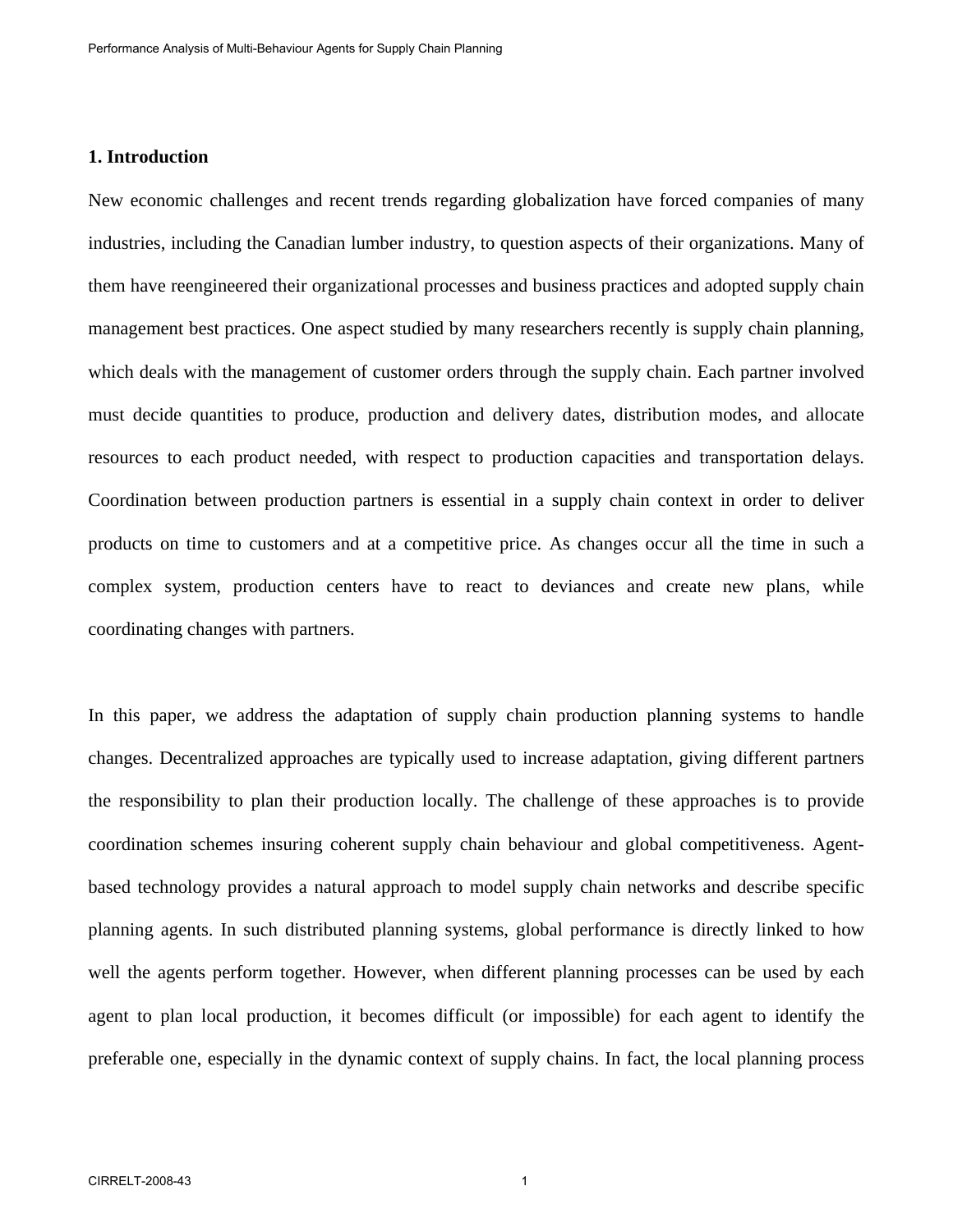(we term it here *planning behaviour*) leading to the highest performance for the supply chain can change with the environmental conditions. It then becomes necessary to use agents with the ability to adopt different planning behaviours and be able to learn the preferable one in various situations.

In order to handle this problem, multi-behaviour agents have been proposed (Forget et al. 2008a). These planning agents can adapt by selecting a *planning behaviour* according to the status of the supply chain. Here, a planning behaviour is defined as a planning process used by an agent to solve a planning problem. Using simulations, these agents can test the impacts on the supply chain performance of using a specific behaviour, depending on various factors such as customer demand and partners' behaviours as well. Depending on the observed results, agents can coordinate their actions by choosing a coherent *team behaviour* specifying a specific planning behaviour for each agent, leading to the best supply chain performance. We term team behaviour the combination of all agents' individual planning behaviours of agents in the supply chain.

This paper presents the simulation methodology and the performance analysis of an implementation of multi-behaviour agents in a lumber supply chain case study. Section 2 provides a literature review on supply chain planning and agent related subjects. In Section 3, the simulation methodology is detailed, including descriptions of the agent-based experimental platform, the multi-behaviour agent model, the lumber supply chain study case and the design of experiments. In Section 4, a performance analysis is presented. Finally, Section 5 concludes and provides an overview of intended future work.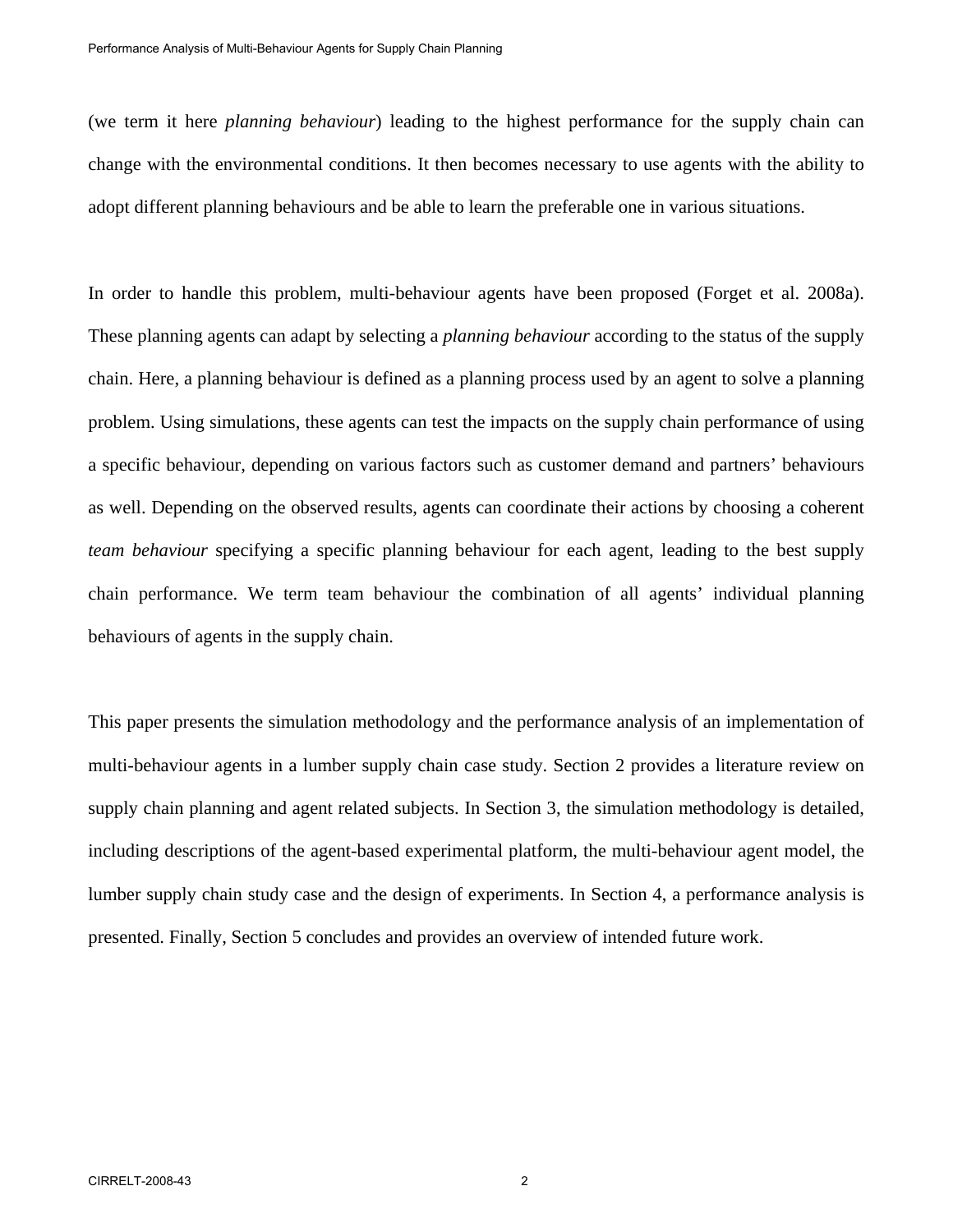## **2. Literature Review**

#### **2.1 Distributed Supply Chain Planning**

Traditionally, centralized planning systems have been used for production planning in a single company, with a single or several facilities. Offering a complete and aggregated view of production activities, they usually use optimization algorithms to find near-optimal production plans. In a distributed context like supply chains, where multiple partners work together to deliver goods to final customers, planning rapidly becomes difficult, if not impossible, to solve centrally. Centralized planning systems tend to be rigid under dynamic system environments and are less likely to succeed than distributed approaches (Alvarez, 2007). Also, supply chain partners are usually reluctant to share private information that can be crucial to their competitiveness.

Different organizational paradigms have been studied to operate distributed systems, such as fractal factory, bionic manufacturing, holonic manufacturing and the NetMan paradigm (see Frayret et al., 2004 for a review). These paradigms are generic frameworks that can be used to design distributed manufacturing systems. They differ from each other in the way they handle specific problems, manage information and coordinate actions. In fact, in the context of supply chains, these distributed approaches have contributed to the development of agent-based supply chain planning systems. Agentbased planning systems are computer systems made from a collection of software agents, with specific roles and goals, interacting with each other to make the best decisions according to the situation and their goals in order to carry out their part of the planning task (Marik et al., 2001). Agent-based systems focus on implementing individual and social behaviours in a distributed context, using notions such as autonomy, reactivity and goal-directed reasoning (Bussmann et al., 2004).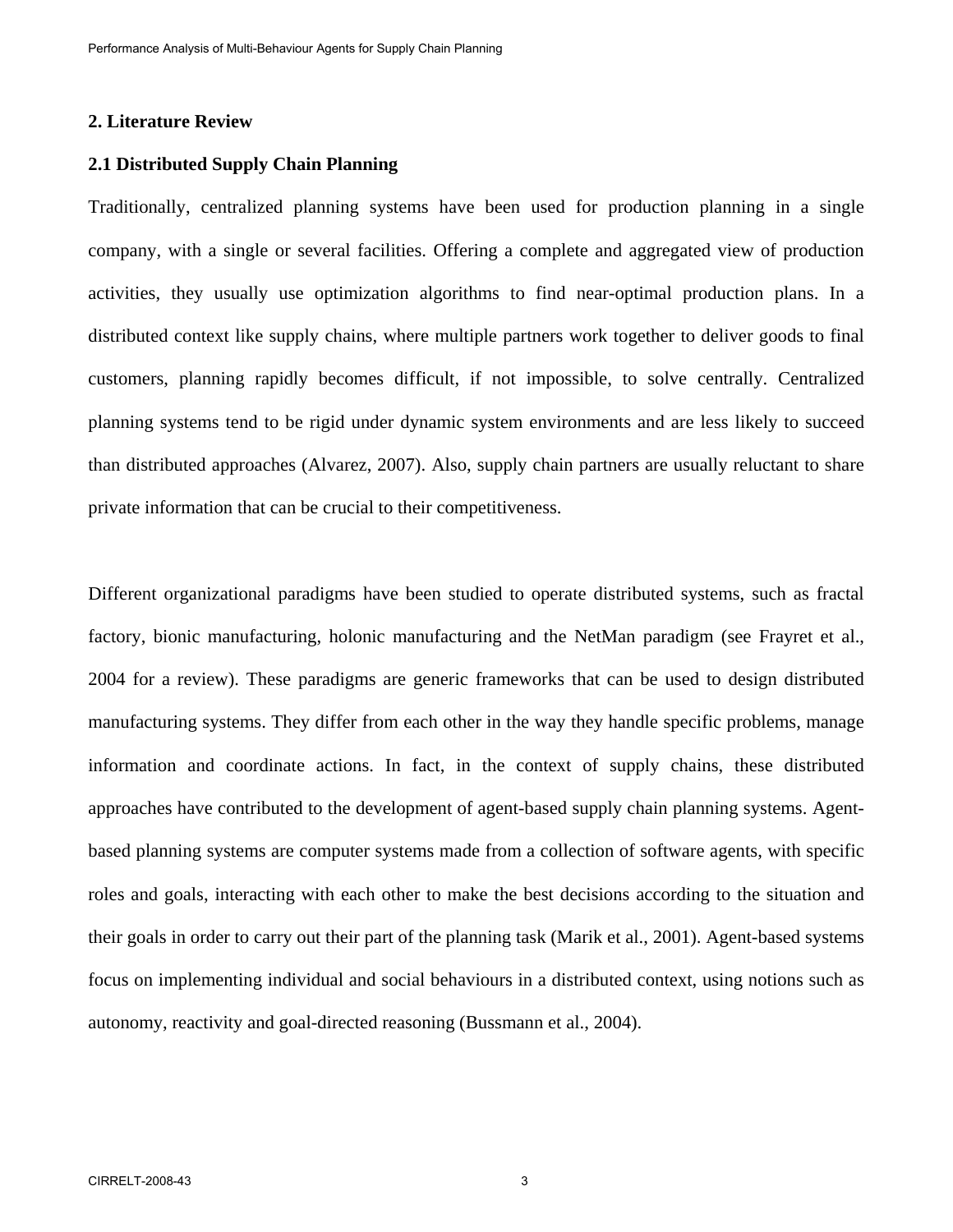Several articles present reviews of research projects related to planning, scheduling and control, using agents (Shen et al., 2006; Caridi & Cavalieri, 2004, Frayret et al., 2007; Moyaux et al., 2006a). Among these projects, Montreuil (Montreuil et al., 2000) presented NetMan, which is an operation system for networked manufacturing organizations that aims to provide a collaborative approach to operations planning in the context of a motor coach company. In the NetMan platform, the agents possess models of their supplier and customer permitting an anticipation of the impacts of the agent's decision on its neighbouring agents. The ExPlanTech multi-agent platform (Pechoucek et al., 2005) provides decisionmaking support and simulation capabilities to distributed production planning. Relying on communication agents, project planning agents, project management agents and production agents, the platform uses negotiation, job delegation and task decomposition to solve production coordination problems. In order to reduce communication traffic, social knowledge is precompiled and maintained, which represents information about other agents. The FORAC agent-based planning platform (Frayret et al., 2007) presents an architecture combining agent-based technology and operation research-based tools. The platform is designed to plan supply chain operations and simulate supply chain activities. Each agent can be designed with specific planning algorithms and is able to start a planning process at any time, following a change in its environment. The agent's environment is made up of the other supply chain agents, demand information from customers and supply availabilities from suppliers. More details of this platform are given in Section 3.1.

## **2.2 Coordination in Supply Chains**

Without coordination, a group of agents can quickly degenerate into a chaotic collection of individuals (Shen et al., 2006). The coordination between planning centers is essential because decisions concerning production planning are interdependent and have an impact on partners (Moyaux et al.,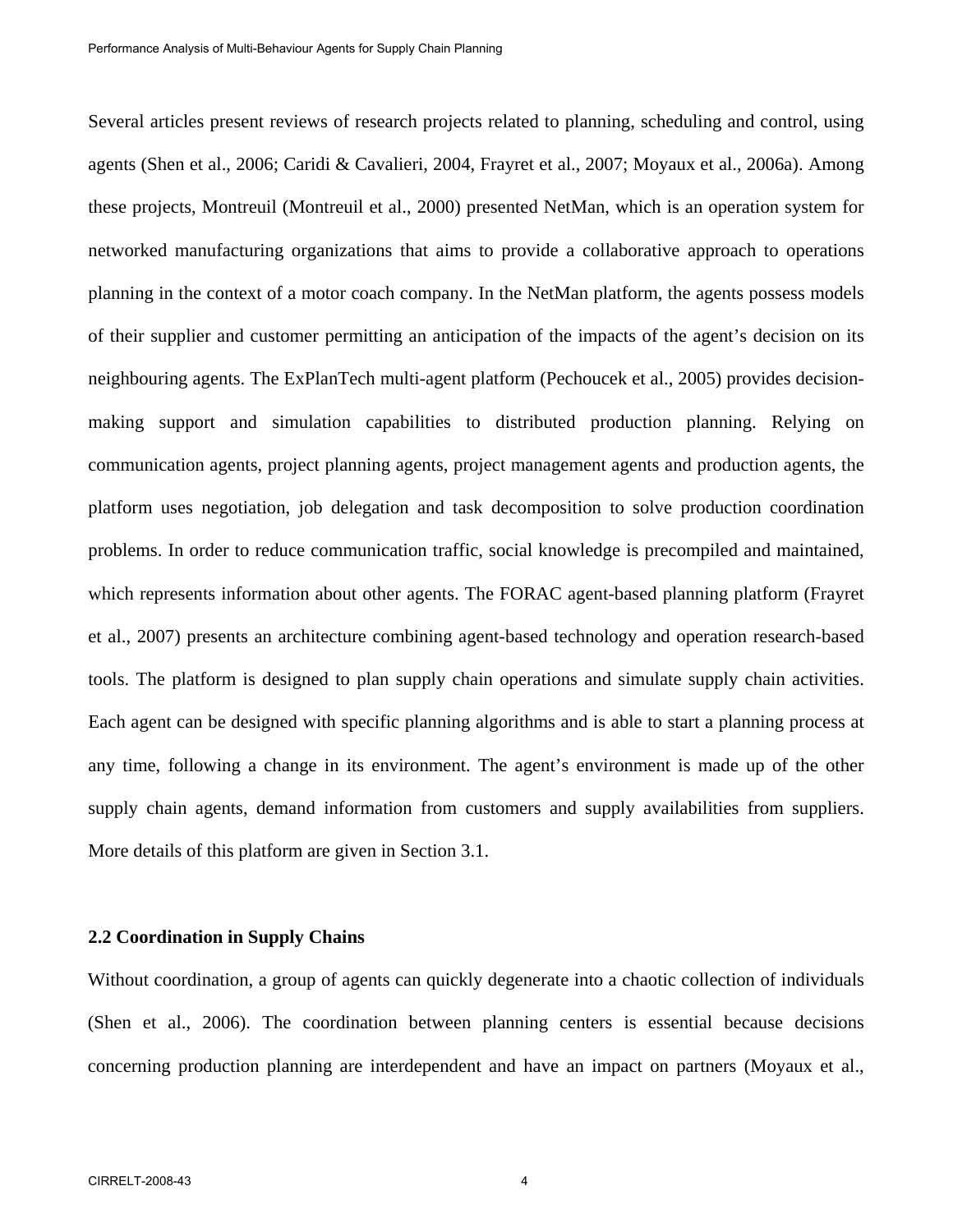2006a). These interdependencies need to be managed, which requires the building of coordination mechanisms to maintain a certain level of coherence between the different decision centers. These coordination mechanisms can in fact be understood as rules that partners use to carry out their own planning activities. Different categories of coordination mechanisms have been identified by Frayret et al. (2004) in the context of distributed systems. These categories propose to overcome certain limits of previous classification schemes in order to include new forms of coordination mechanisms encountered in agent-based manufacturing systems, including a distinction between coordination before and during activities.

Negotiation is a common supply chain coordination approach, where partners look at finding mutual agreement on planning issues. Jiao et al. (2006) argue that negotiation is crucial to successfully coordinate different supply chain entities. Various negotiation strategies can be deployed, including contract-based negotiation, market-based negotiation, game theory-based negotiation, plan-based negotiation and AI-based negotiation (Shen et al., 2001). Dudek and Stadtler (2005) proposed a negotiation-based scheme between two supply chain partners, using a convergence mechanism based on exchange of local associated costs. Different agent-based manufacturing systems using negotiation have been proposed (see Shen et al., 2001; Shen et al., 2006). Among them, Jiao et al. (2006) present an agent-based framework that enables multi-contract negotiation and coordination of multiple negotiation processes in a supply chain. Monteiro et al. (2007) proposed a new approach to coordinate planning decisions in a multi-site network system, using a planning agent and negotiation agents. The negotiator agent is responsible for limiting the negotiation process and facilitating cooperation between production centers. Chen et al. (1999) proposed a negotiation-based multi-agent system for supply chain management, describing a number of negotiation protocols for functional agent cooperation.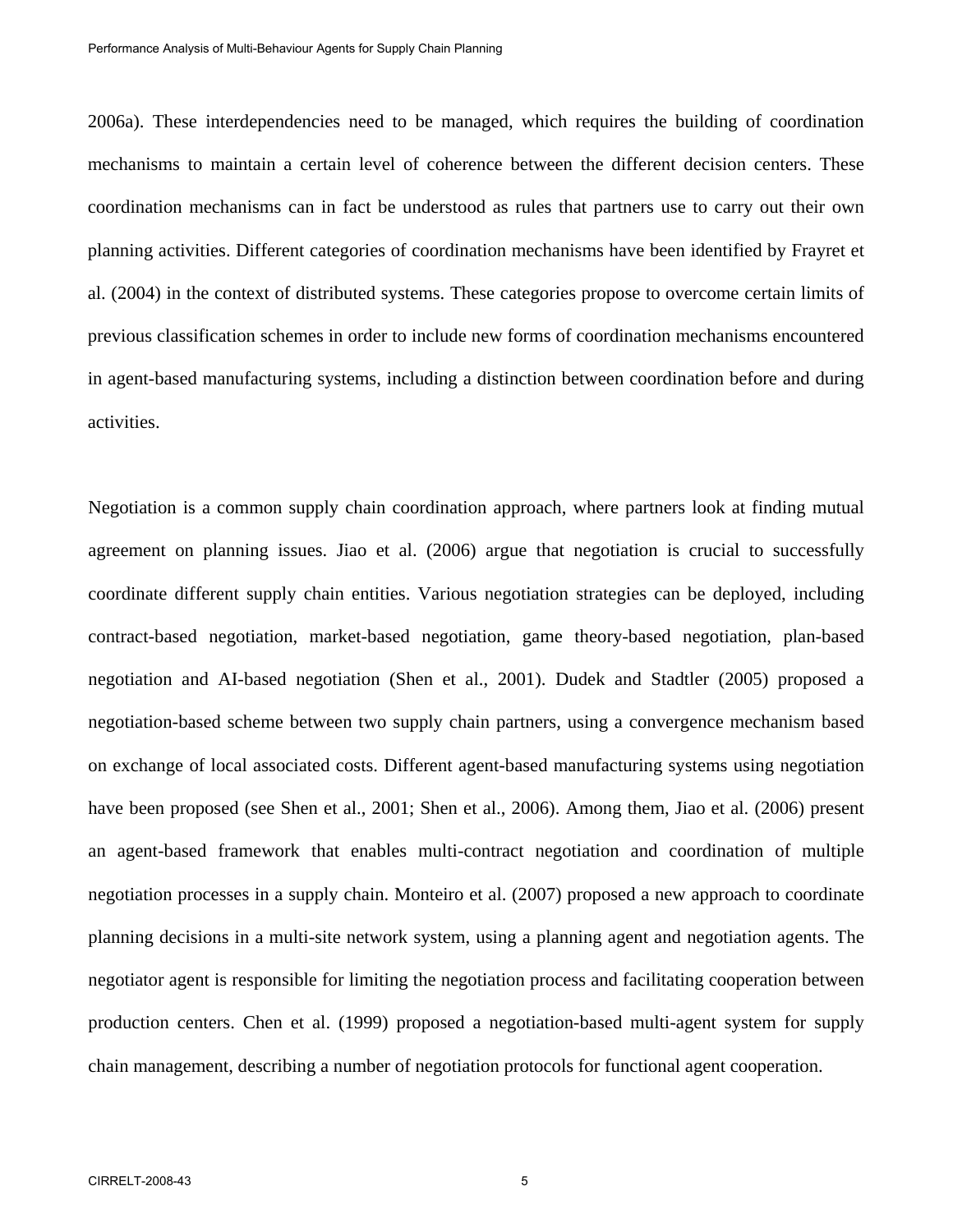While most of these agent-based supply chain planning approaches use specific coordination and optimization mechanisms to produce coherent production plans, they can be insufficient to face changing conditions. In many situations, it can be advantageous to use a different approach, more adapted to the state of the environment. This raises the need for adaptive multi-behaviour agents, who can adapt their planning behaviour to their environment and change their local coordination and optimization mechanisms.

#### **2.3 Adaptive Agent-based Planning**

When the environment is characterized by high levels of variability, which is often the case of supply chains (e.g. supply quality variability, demand volatility, poor delivery reliability and new production introduction), planning agents are expected to create or review production plans continuously. In some situations, it can be advantageous for agents to adapt to the context. Adaptation can be over their local planning behaviours, where each agent adapts itself individually, or it can be done as a team, where agents collaborate to adapt to the situation together. Different adaptive agent models have thus been proposed in the literature, some of which were specifically designed to improve the performance of the supply chain.

One of the most well known is the InteRRaP architecture (Muller, 1997). This layer-based agent model provides an approach to react and deliberate when confronted with changing situations, using different cognitive capability levels. Depending on the situation, the agent can use a reactive response, local planning or collaboration planning with other agents. The Agent Building Shell (ABS) (Fox et al., 2000) is a collection of reusable software components and interfaces needed for any agent involved in a supply chain management system. The ABS is geared to handle changes caused by stochastic events in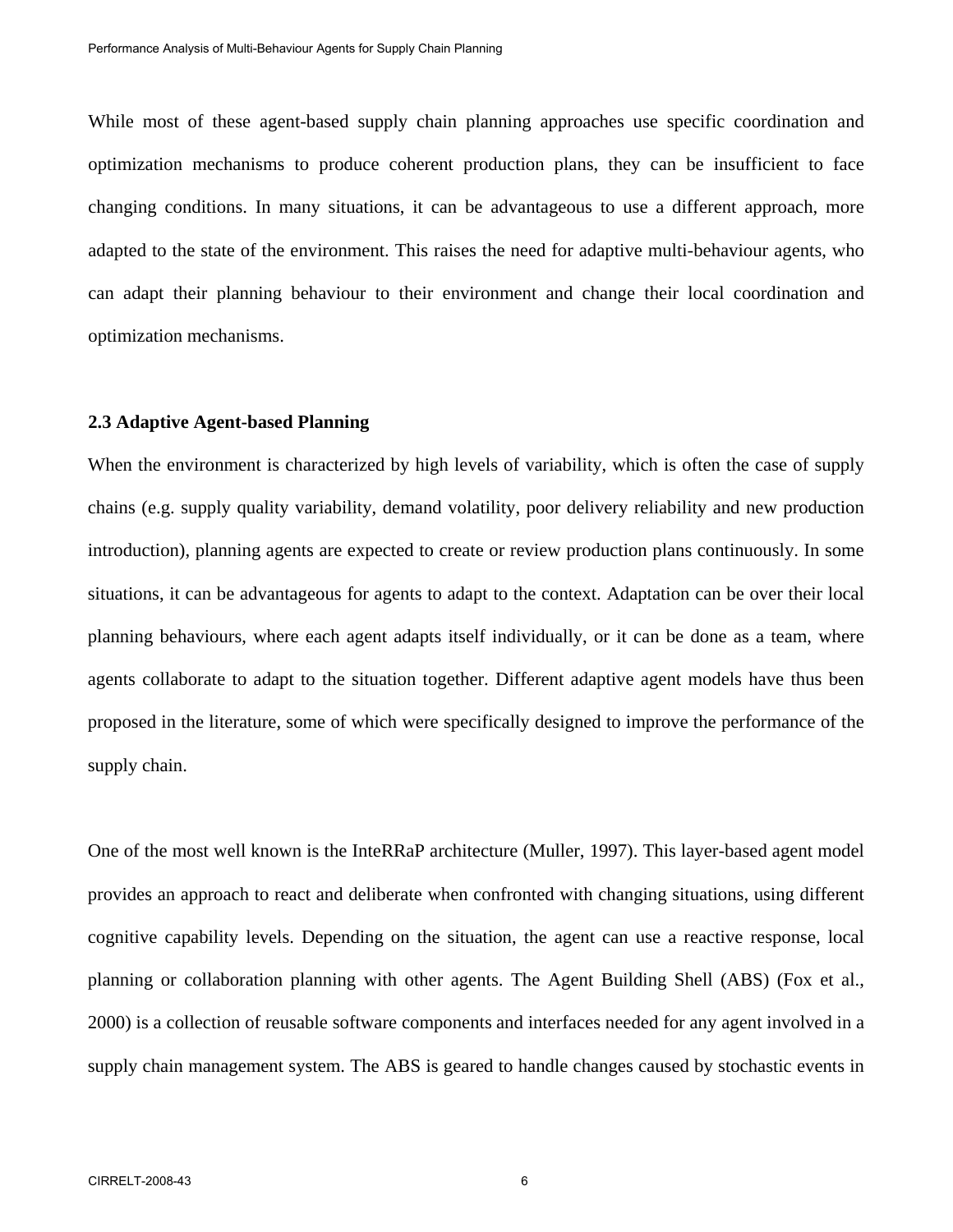a supply chain. An interesting simulation is presented using ABS agents to analyze the impact of coordination in supply chains when facing changes. Another adaptive agent model is the tri-base acquaintance model (3bA) (Marik et al., 2001). It provides the possibility of dealing with changes in a global perspective instead of resolving problems from a local perspective. This is accomplished by using information about other agents without the need for a central facilitator. These authors present some applications to supply chains and they define the social knowledge needed to increase the efficiency of agents. In the MetaMorph adaptive agent-based architecture (Maturana et al., 1999), mediator agents are used to facilitate the coordination of heterogeneous agents. These mediators assume the role of system coordinators and encapsulate various mediation behaviours (or strategies) to break decision deadlocks. Jeng et al. (2006) proposed an agent-based framework (Commitment-based Sense-and-Respond framework – CSR) which is an adaptive environment for continuous monitoring of business performance and reacting to changes, using multiple decision agents. An application to the microelectronic supply chain is presented.

The multi-behaviour agent is an adaptive agent model presented by Forget et al. (2008a) and has been designed to give the agents alternative behaviours to face different situations more efficiently, individually or as a team. While mono-behaviour agents construct plans using the same planning behaviour continuously, multi-behaviour agents can learn which planning behaviours to adopt in many different situations, depending on the environment, and change its behaviours when needed. The multibehaviour agent presents three basic behaviour categories, inspired by the coordination mechanisms found in the literature (Shen et al., 2001; Frayret et al., 2004; Moyaux et al., 2006a, Schneeweiss, 2003). These categories are identified as *Reaction*, *Anticipation* and *Negotiation*. The reaction behaviours are simple sequences of planning tasks (or planning task flow) using local information and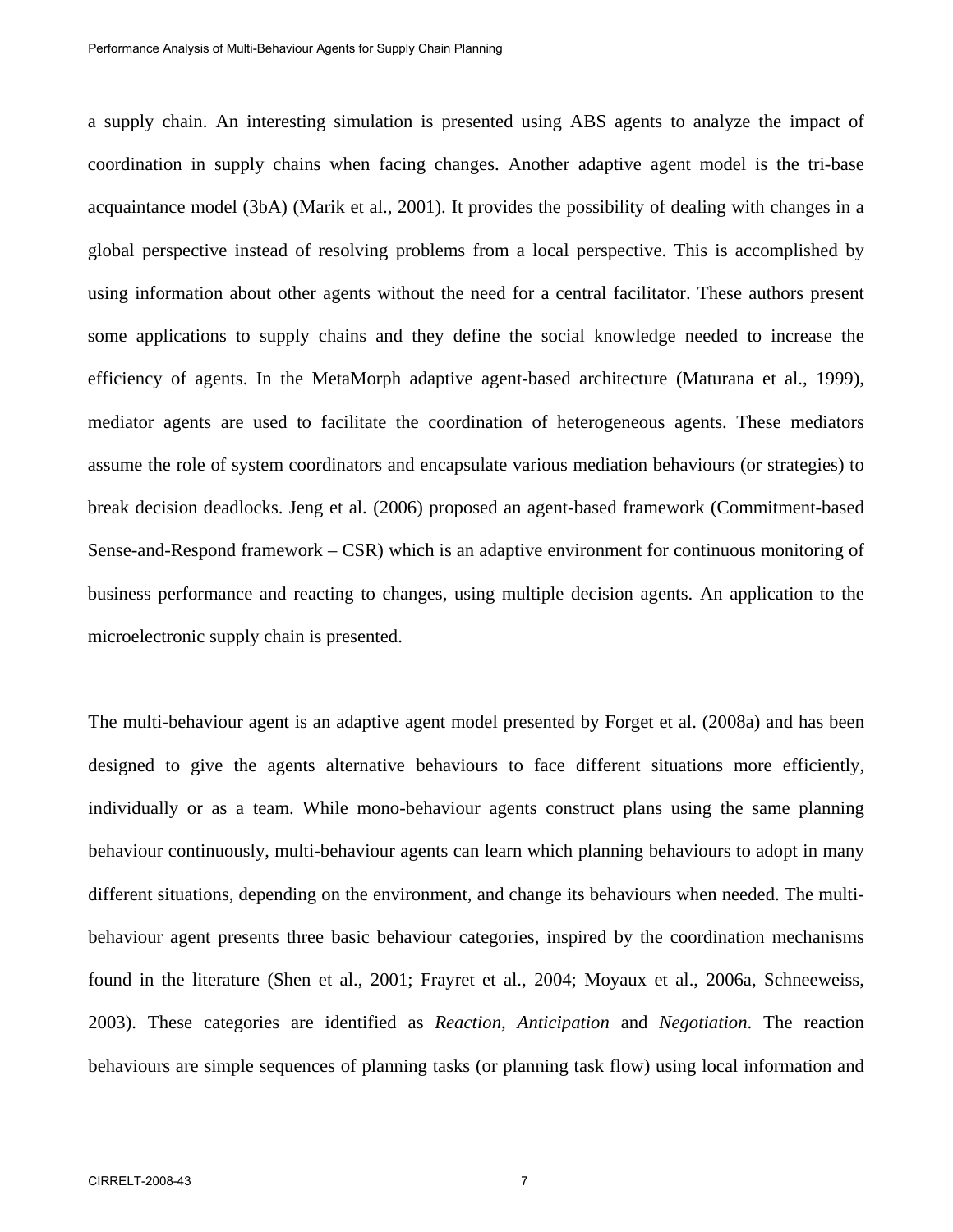no feedback. Anticipation behaviours are based on the use of anticipation functions that approximate other agents' decision models in order to offer superior or improved plans to them. Negotiation behaviours are more complex task flows involving feedback loops to find an acceptable compromise for both negotiating agents. Figure 1 presents the multi-behaviour agent model.



Figure 1. Multi-behaviour agent model

Basically, when facing a state change in its environment, the agent must select the planning behaviour to adopt, using different selection criteria, such as available time to make a decision, chance of success of a particular task flow and source of the perturbation. Researchers have presented several approaches to select the best task flow in a shop floor context, using case-based reasoning and heuristic search techniques (Aytug et al., 2005). The multi-behaviour agent uses a rule-based reasoning approach where it learns through simulations and run-time experience which planning behaviour offers the best performance for various situations. For these experiments, we focused on simulating various reaction behaviours. Also, the implementation of the learning ability has not been performed yet, focusing our efforts on verifying the performance gain of using multiple behaviours. For a detailed description and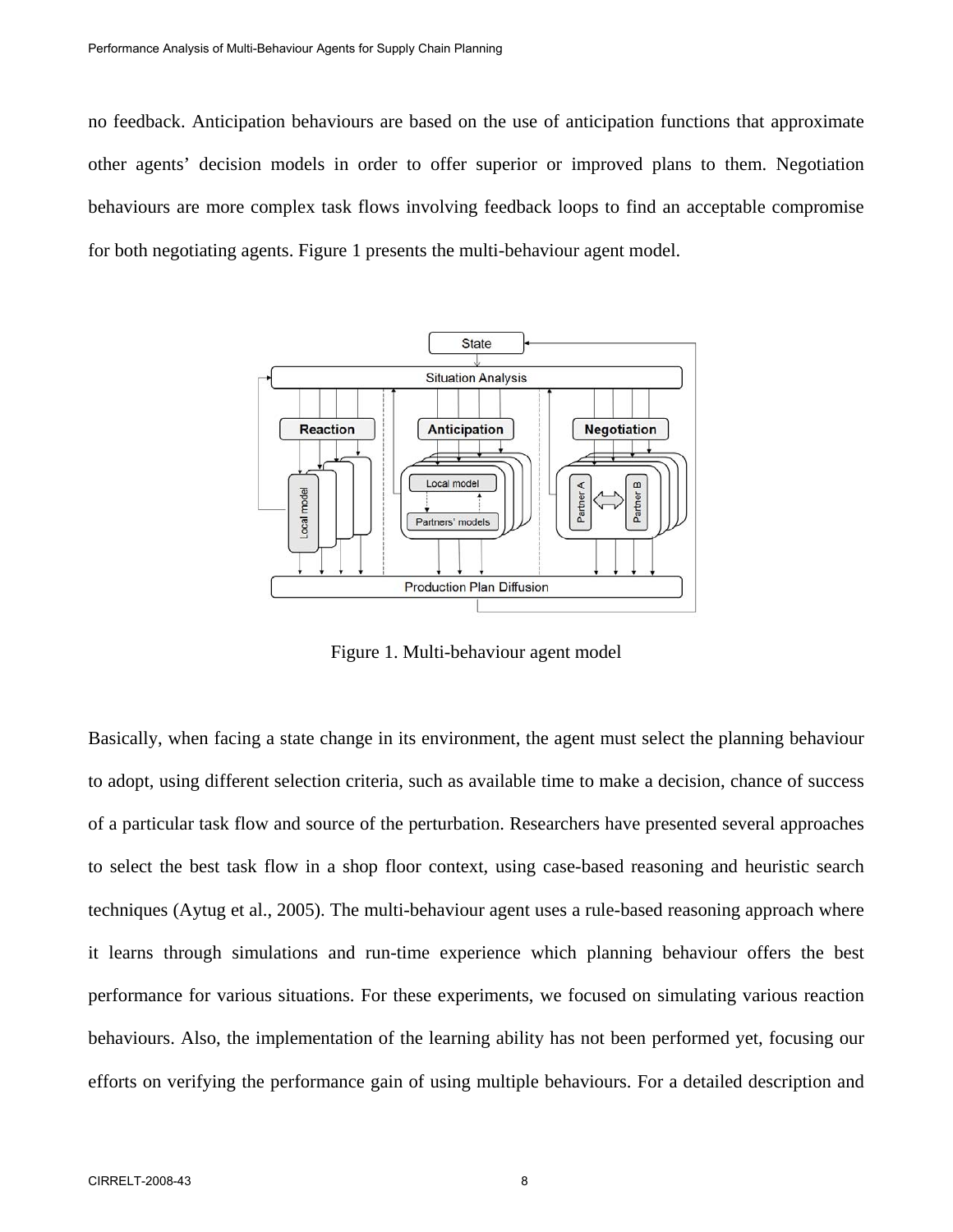examples of planning behaviours, the reader is refered to Forget et al. (2008a). A design framework for multi-behaviour agents is presented in Forget et al. (2008b).

These agent architectures all offer the possibility of adapting their planning behaviour when certain situations occur, some individually and others as a team. Some of them know beforehand which behaviour must be used for each situation, while other agents successively try different alternatives. More advanced agents compile the performance of past experiences and learn from it: these are learning agents.

#### **2.4 Learning in Supply Chain Planning**

Adaptive agents in supply chain show many promising features. However, linking behaviours and supply chain performance with environmental conditions can be a difficult task. The main reason is that most changes in manufacturing environments are not predictable in advance (Shen et al., 2006). This raises the need for agents that cannot only adapt but also learn (Weiss and Sen, 1996). Agents then are able to recognize and analyze the current situation and apply the most appropriate behaviour instead of trying each of them, one at the time. Alonso et al. (2001) argue that learning is the most crucial characteristic of intelligent agent systems.

Many researchers have investigated learning agents, from defining fundamental issues of intelligent learning agents, (Schleiffer, 2005) to designing learning techniques for multi-agent systems (Alonso et al., 2001; Weiss and Sen, 1996). Shen et al. (2000) present a research review related to the enhancement of agent-based manufacturing systems through learning, including the use of learning in a more general manufacturing context. Among them, mediator agents in the agent-based architecture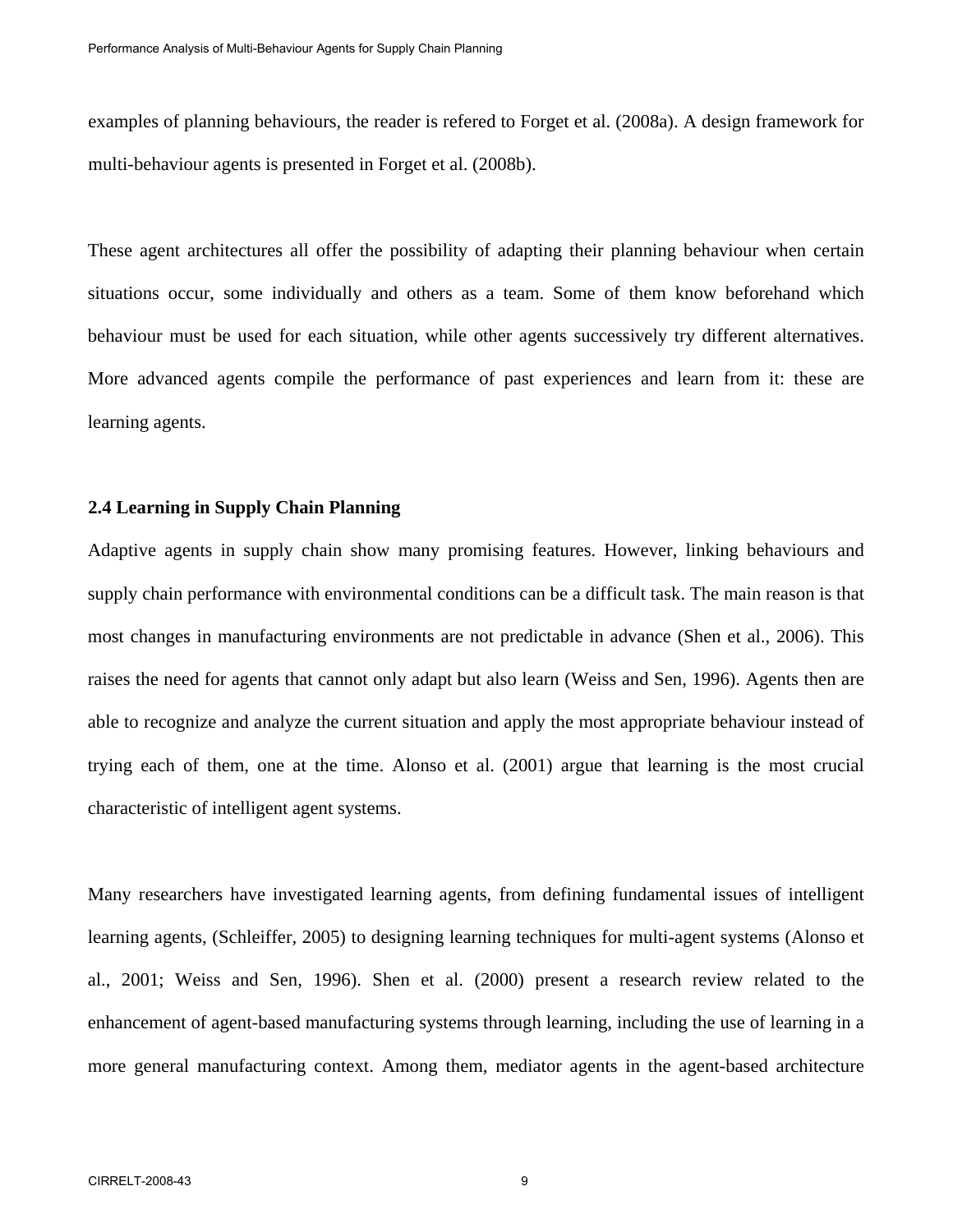MetaMorph (Maturana et al., 1999) use two learning mechanisms, *learning from history* and *learning from future*, in order to enhance the manufacturing system's performance and responsiveness. Crawford and Veloso (2007) recently studied how agents can learn to negotiate strategically to reach better performance in agent-based meeting scheduling. To create adaptive and learning agents, Fox et al. (2000) use the Markov decision processes in conversation protocols. Each action included in the protocol has a probability to cause a transition to a determined state. From obtained results, the agent updates probabilities, which changes agent behaviour over time. In a case where multiple agents cooperate and coordinate their actions, they can learn together how to solve a joint task and maximize their utility: it is called cooperative multi-agent learning. Panait and Luke (2005) present a complete review of this topic, including team learning and concurrent learning. Basically, team learning involves a single agent learning for an entire group, specifying the set of behaviours for every member, while concurrent learning describes the use of multiple agents, where each one is responsible for a certain learning space. Multi-behaviour agents use team learning to learn which planning behaviour to use in various situations.

## **3. Simulation methodology**

Using agent-based technology, simulation experiments have been undertaken to verify if multibehaviour planning agents that can change planning behaviours to adapt to its environment can increase supply chain performance. These agents have been implemented in an agent-based planning platform, using a case study illustrating a lumber supply chain. In this section, we describe the agent-based experimental planning platform used for simulation and then, a description of the lumber supply chain case study is provided. In the following, the design of the experiment is detailed.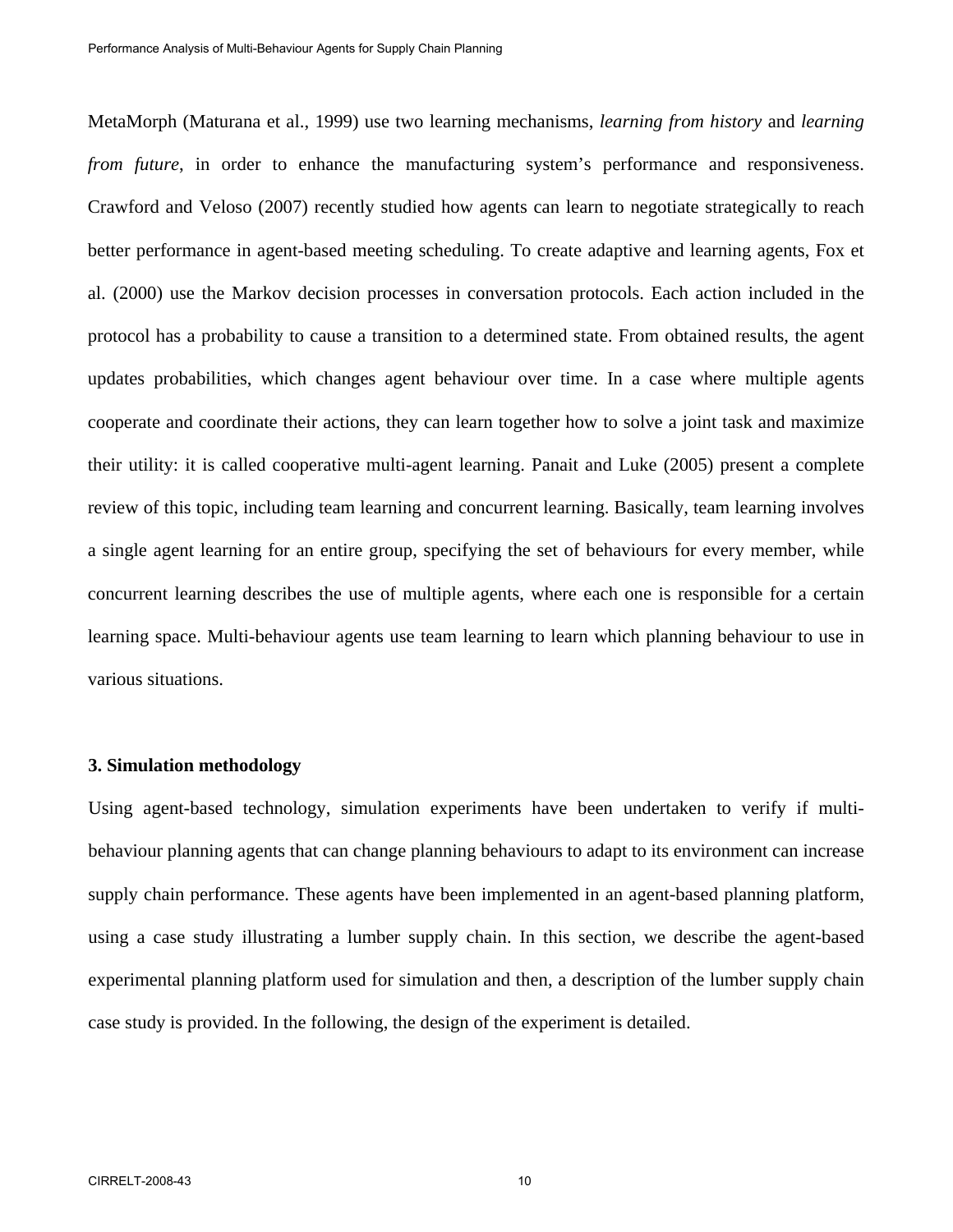## **3.1 Agent-based planning platform**

With the purpose of developing a new approach for planning the lumber supply chain, the FORAC Research Consortium has developed an experimental Internet-based planning platform built on an agent-based architecture for advanced planning and scheduling (Frayret et al., 2007). This platform allows different production centers to independently react to changes and plan production, while maintaining feasibility and coordination with one another. By distributing planning decisions among specialized planning agents geared up with adapted optimization tools and by providing coordination mechanisms, the platform increases supply chain reactivity and performance. Another major capability of the platform concerns simulation functions. It becomes possible for supply chain designers or production managers to simulate changes in certain aspects of the supply chain. These simulations can be strategic (e.g. adding a new partner, building a new plant, moving production resources to another plant), tactical (e.g. changing decoupling point, adding new machinery) and operational, such as the number of work shifts and the number of employees. In this paper, the simulation functions of the platform are used at the operational level, in order to simulate multiple production planning behaviours.

The agent-based architecture presented is based on a functional division of planning domains, inspired by the SCOR model proposed by the Supply Chain Council (Stephens, 2000). Figure 2 presents an example of a simple supply chain, dividing activities among specialized production planning agents (sawing agent, drying agent and finishing agent), a source agent, a deliver agent and a warehouse agent. Each of these agents is responsible for supporting the planning of its production center in terms of production output each day. The suppliers and customers are represented as software agents or human planners, depending on the degree of simulation required. The implementation of the experimental platform was carried out with the collaboration of a consortium of Canadian lumber companies. A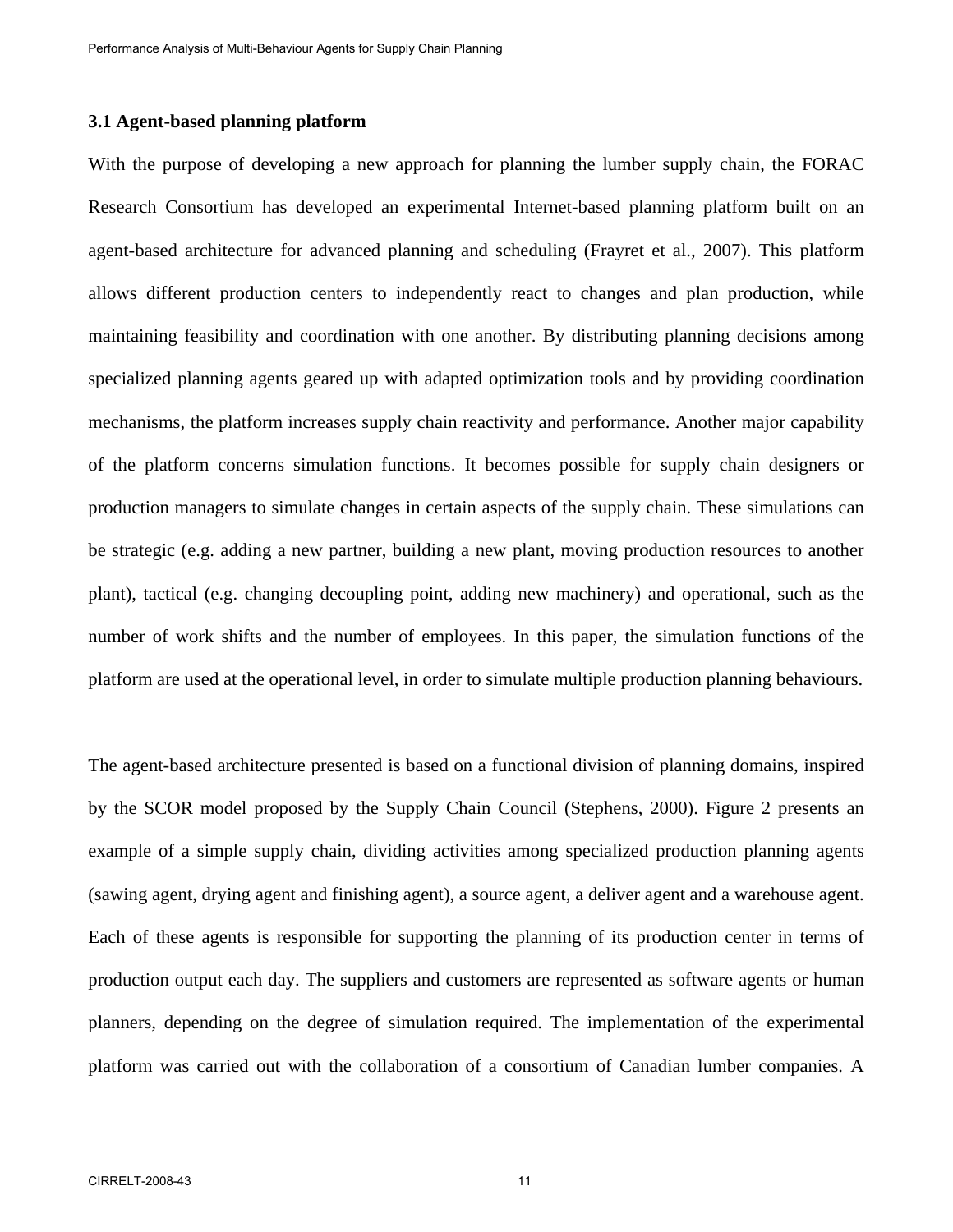supply chain configuration has been developed in order to address the planning of sawing, drying and finishing activities inside a lumber mill and real data was used to test performance.



Figure 2. Supply chain example from the FORAC planning platform

The agents' planning problems are radically different with regard to their nature, both in terms of production philosophy and constraints. In order to individually plan for the different production agents, planning algorithms have been developed to resolve the three operations planning/scheduling problems. In practice, the planning models have been designed in order to take advantage of some of the specificities of the overall planning context. The objective is to minimize lateness for delivery to the final customer. The sawing agent uses a mixed integer linear programming model (MIP) solved with ILOG CPLEX. It is designed to identify the right mix of log types and cutting patterns to use during each shift in order to control the output of the overall divergent production process. For the drying problem, a constraint programming approach was designed as an anytime algorithm, solved using ILOG SOLVER (Gaudreault et al., 2006). Finally, a MIP model was designed to address this finishing planning problem and is resolved using ILOG CPLEX.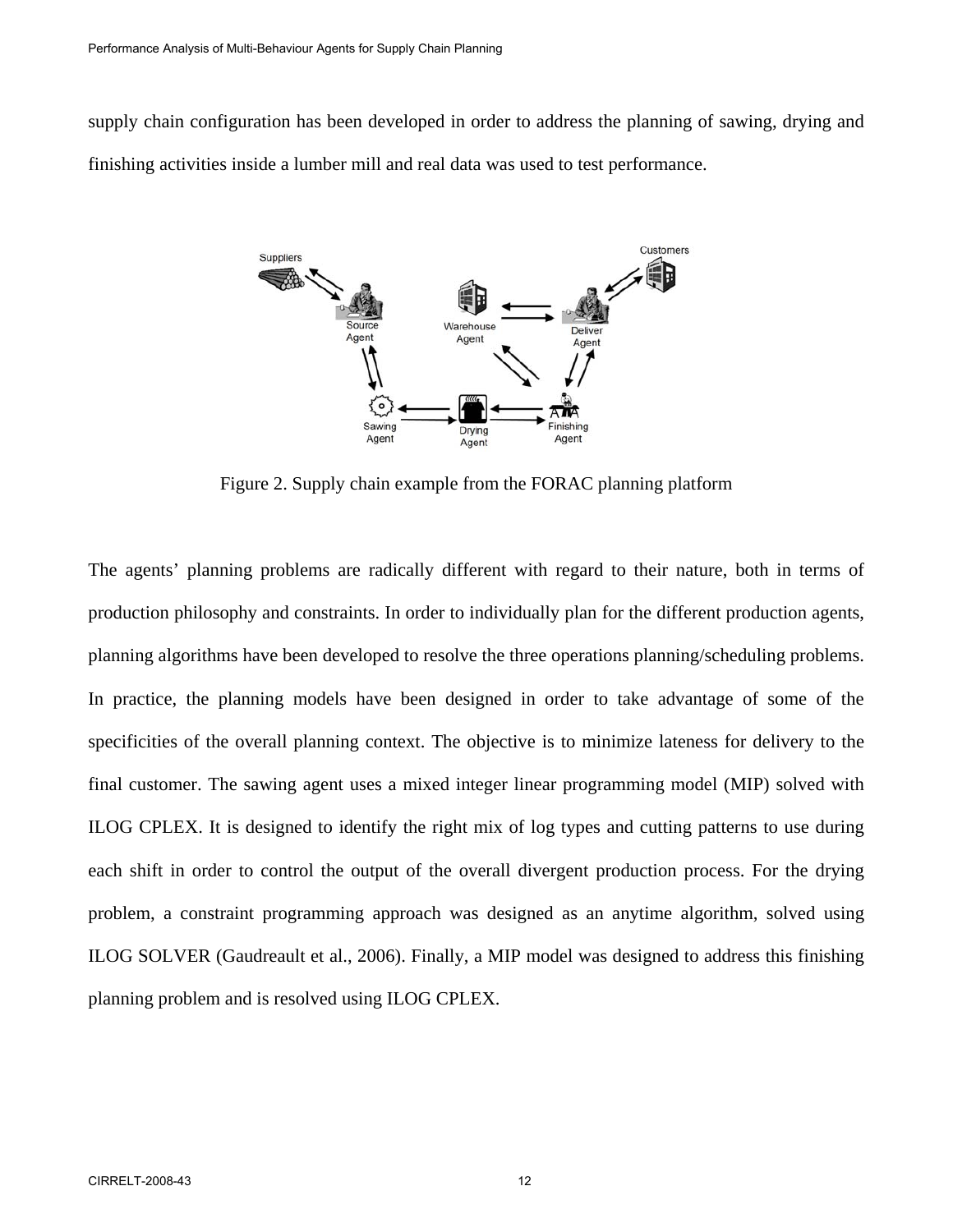If a change occurs in the supply chain operations, any agent can initiate collaboration with other agents by sending a revised demand or supply plan. For example, collaboration can be triggered by an agent who has received a new demand. To this end, agents are continuously monitoring their environment and reacting to changes. Because of the interaction context, an agent's environment is also made up of all messages received from other agents specifying a new or modified requirement plan, a new or modified replenishment plan, a contingency situation, or a high priority requirement to process. For a more detailed description, the reader is referred to Frayret et al. (2007)

#### **3.2 Lumber supply chain study case**

In order to simulate multi-behaviour agents, an industrial study case has been created. Inspired by a real lumber supply chain, decisions were made concerning the number of partners, production centers, capacity, initial inventory, number of products and demand orders. The production planning agents (sawing, drying and finishing) have been parameterized following realistic industrial examples in terms of production lines, production hours and production processes specific to the lumber industry (e.g. cutting patterns). A total of 45 different products are available to customers, corresponding to different lengths and quality of lumber pieces. An initial inventory has been determined for each production center, corresponding to approximately one week of production at full capacity.

More precisely, the sawing production center uses one general sawing line for 8 feet to 16 feet lengths, working 7 days per week, 16 hours per day. The maximum capacity for this production center is 233 million FBM (Foot Board Measure) per year when the most efficient processes are used. The drying production center is composed of unlimited air dry spaces, 5 small kiln dryers and two large kiln dryers. Air dry spaces are outside zones where green lumber can dry slowly. Air dried products usually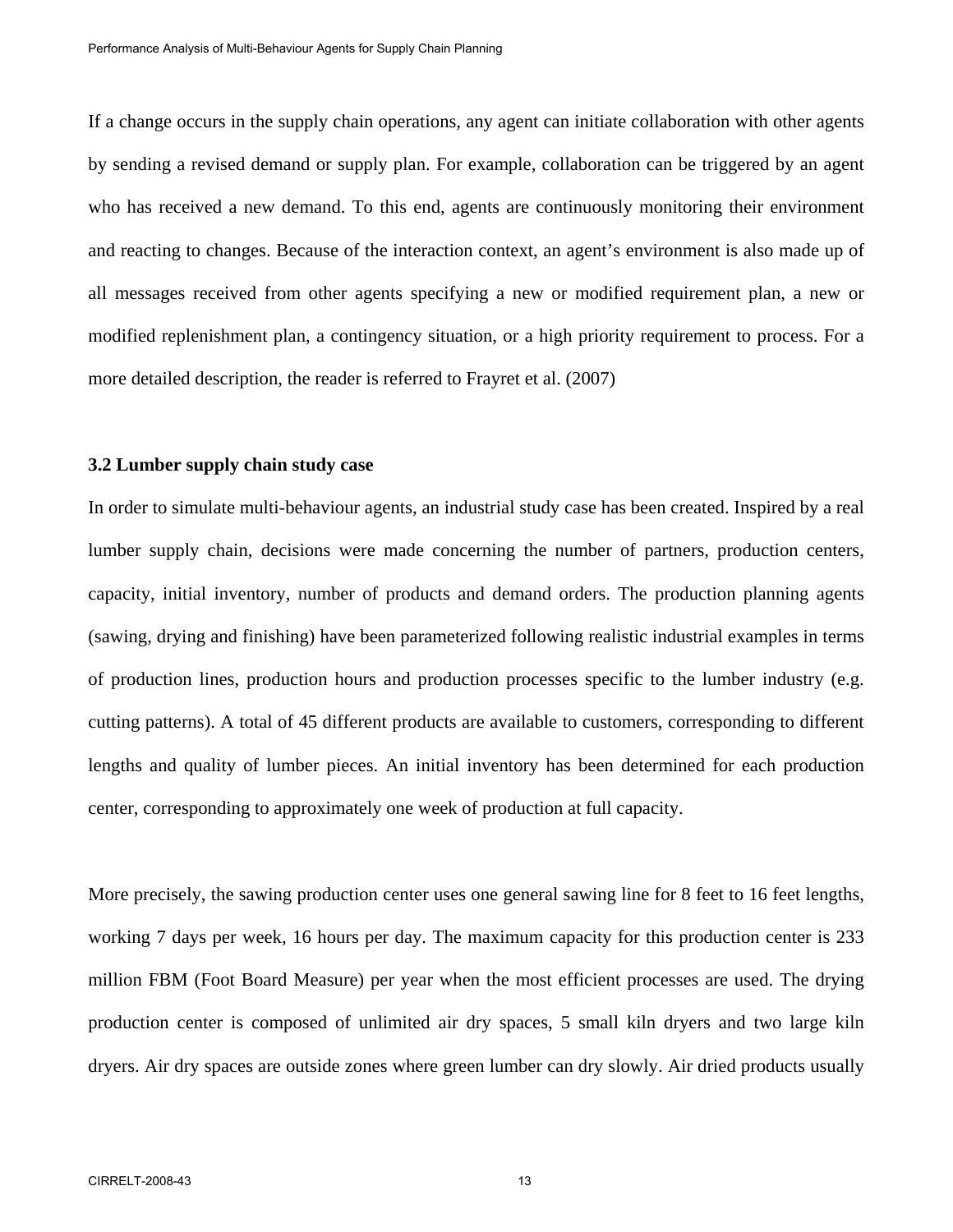lead to a higher quality final product, but take longer to be dried. Small kiln dryers have a loading capacity of 137,000 FBM and are open all year around (7 days per week, 24 hours per day). Large kiln dryers have a loading capacity of 237,000 FBM and are also open all year. Finally, the finishing production center uses one line, working 7 days per week, at 16 hours per day. Its maximum capacity is 219 million FBM per year. Table 1 presents the production center details.

|                         | <b>Production lines</b>                     | <b>Availability</b>            | <b>Maximum capacity</b>       |
|-------------------------|---------------------------------------------|--------------------------------|-------------------------------|
| <b>Sawing center</b>    | • one general line for<br>8' to 16' lengths | • 7 days/week, 16<br>hours/day | ● 233,000,000 FBM per<br>year |
| Drying center           | • unlimited air dry<br>spaces               | • 7 days/week, 24<br>hours/day | • Unlimited                   |
|                         | • 5 small kiln dryers                       | • 7 days/week, 24<br>hours/day | • 137,000 FBM per load        |
|                         | • 2 big kiln dryers                         | • 7 days/week, 24<br>hours/day | • 237,000 FBM per load        |
| <b>Finishing center</b> | $\bullet$ One line                          | • 7 days/week, 16<br>hours/day | • 219,000,000 FBM per<br>year |

Table 1. Production centers details

## **3.3 Design of experiments**

The details of the experiment design are presented as follows. We describe the inputs, which are the environmental conditions, the controllable variables, which are the team behaviours, and the outputs of the experiments, which are the results for different performance indicators. The main objective of these experiments is to verify if, for various environmental conditions, the best results are obtained with mono-behaviour agents (using the same team behaviour in every situation) or with multi-behaviour agents where team behaviours are adapted.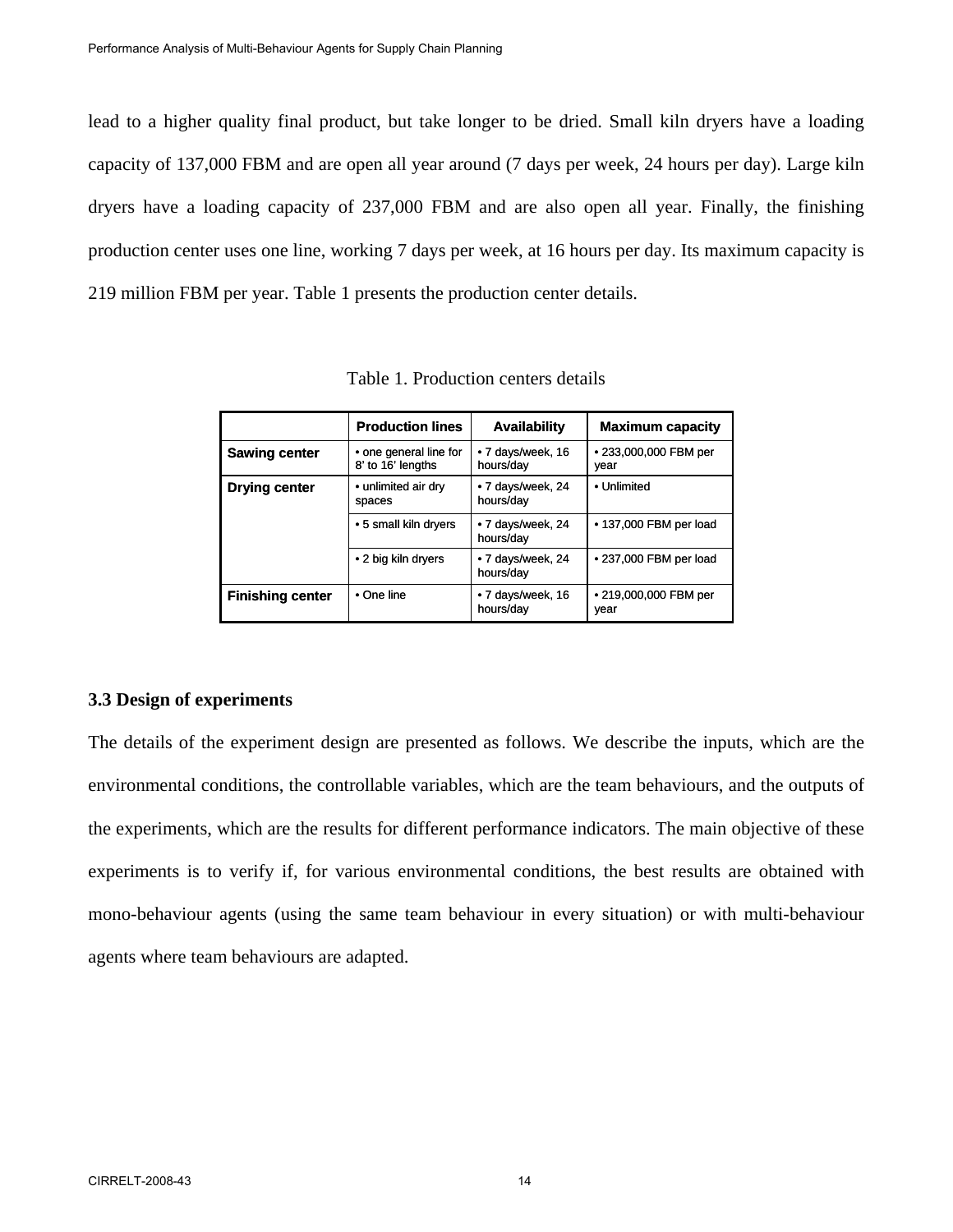## 3.3.1 Inputs

The system was submitted to different demand order variations. Two design factors describing demand orders have been used: (1) *contract proportion* (contract demand versus spot demand in terms of volume) and (2) *demand intensity*. For the contract proportion factor, we distinguish a contract demand (regular demand from a contract customer, providing a premium bonus) with a spot demand (one-time order, irregular frequency). When a supplier is late for a spot demand, it is considered lost because the customer usually changes supplier. However, in the case of a contract demand, it is not lost, but a penalty for each day is charged. Five different contract proportions have been used in the simulation, which are 0%, 25%, 50%, 75% and 100% of contract orders. In the lumber industry, some companies have a majority of contracts (close to 100% of contracts), while others prefer to rely only on spot market (0% of contracts). The demand intensity factor represents the percentage of production capacity required to answer the demand. Three levels of demand intensity have been used, which are 50%, 100% and 150%. The demand intensity of 100% has been estimated by pushing an infinity of supply into the supply chain and observing the maximum production output that can be produced. For the two extremes, a demand intensity of 50% is common when the economic context is running slowly, while an intensity of 150% is possible in periods of economic growth. When the demand intensity varies, both contract and spot demand are affected.

Basically, in each experiment, planning agents have to prepare a production plan for the following 30 days, knowing a set of incoming demand orders spread over the horizon. These demand orders follow a specific combination of demand intensity and contract demand proportion. A total of four demand sets from customers were generated by a random demand generator, in order to perform four replications of every experiment. This generator creates random demand, according to predetermined settings such as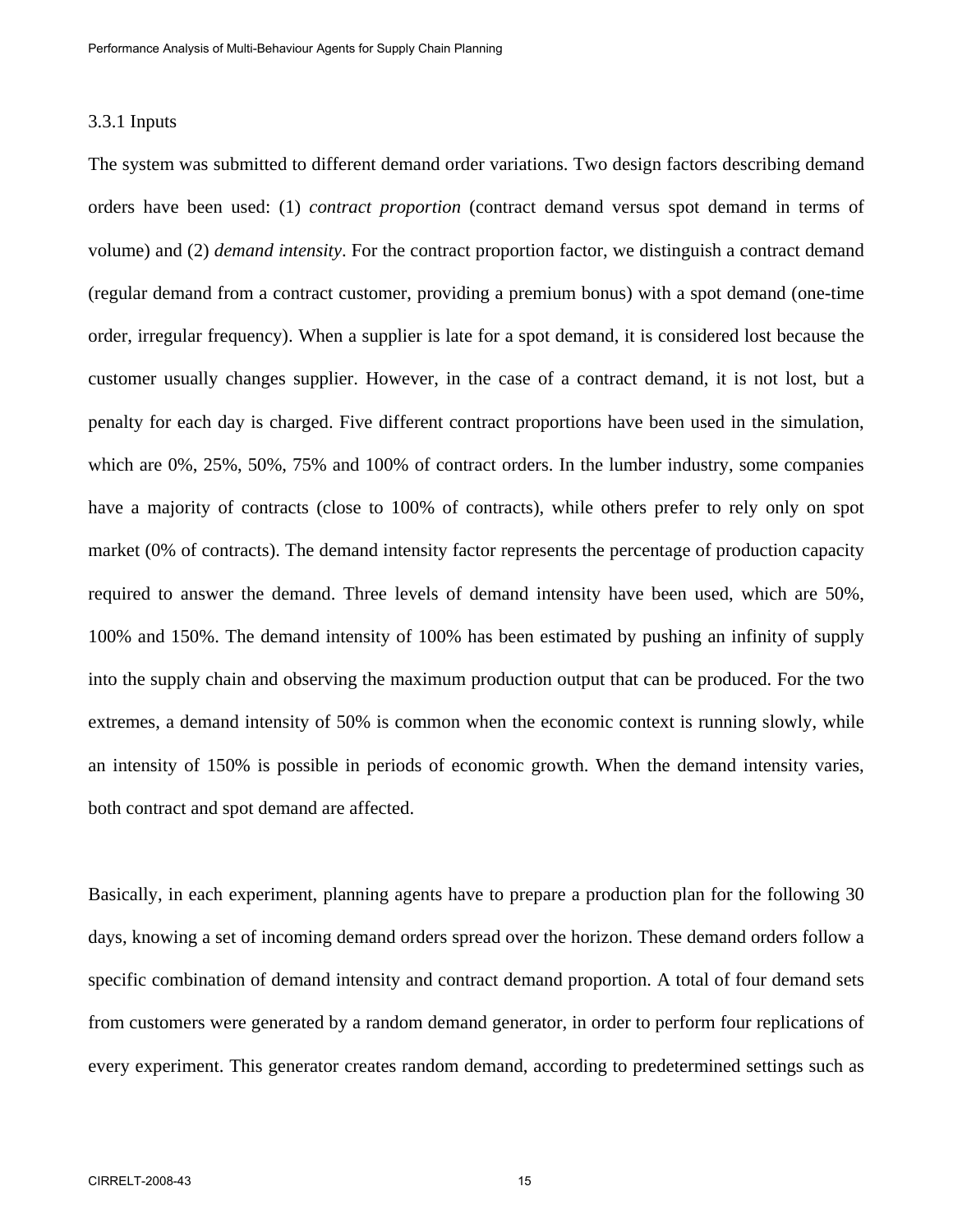distribution functions of demand quantity, minimum/maximum limits, random errors and seasonality. It offers the possibility of adding variability to the system by confronting the multi-behaviour agents with different patterns and situations. Every product can be set in a different manner to follow a different demand pattern. Also, for different customers, a product can have different demand patterns. Values have been determined following examples available from the lumber industry. More details on the demand generator can be found in Lemieux et al. (2008).

#### 3.3.2 Controllable variables

In order to respond to the different inputs, controllable variables can be modified, creating different reaction planning behaviours for each planning agent. We identified four controllable variables that can be modified in the planning system, which are *scheduling strategy*, *priority*, *penalty* and *coordination mechanisms.* The first three variables can be classified as optimization variables while the last one modifies the coordination mechanism. The planning algorithm used by an agent can be parameterized to present two different scheduling strategies: *just-in-time* (JIT) or *forward*. JIT scheduling aims to plan orders at the latest possible date without being late, while the forward scheduling plans orders as soon as possible. Priority drives the weight of spot versus contract orders. Here, three cases are studied: spot orders with priority over the contract orders, contract orders with priority over the spot orders, and finally, spot and contract orders with equal priority. Penalty is a penalty factor that can be applied only on backorders or set equal to inventory holding costs. These three optimization variables presented here can be modified for all agents in the same time or only some of them, generating different production plans. Table 2 resumes the variables.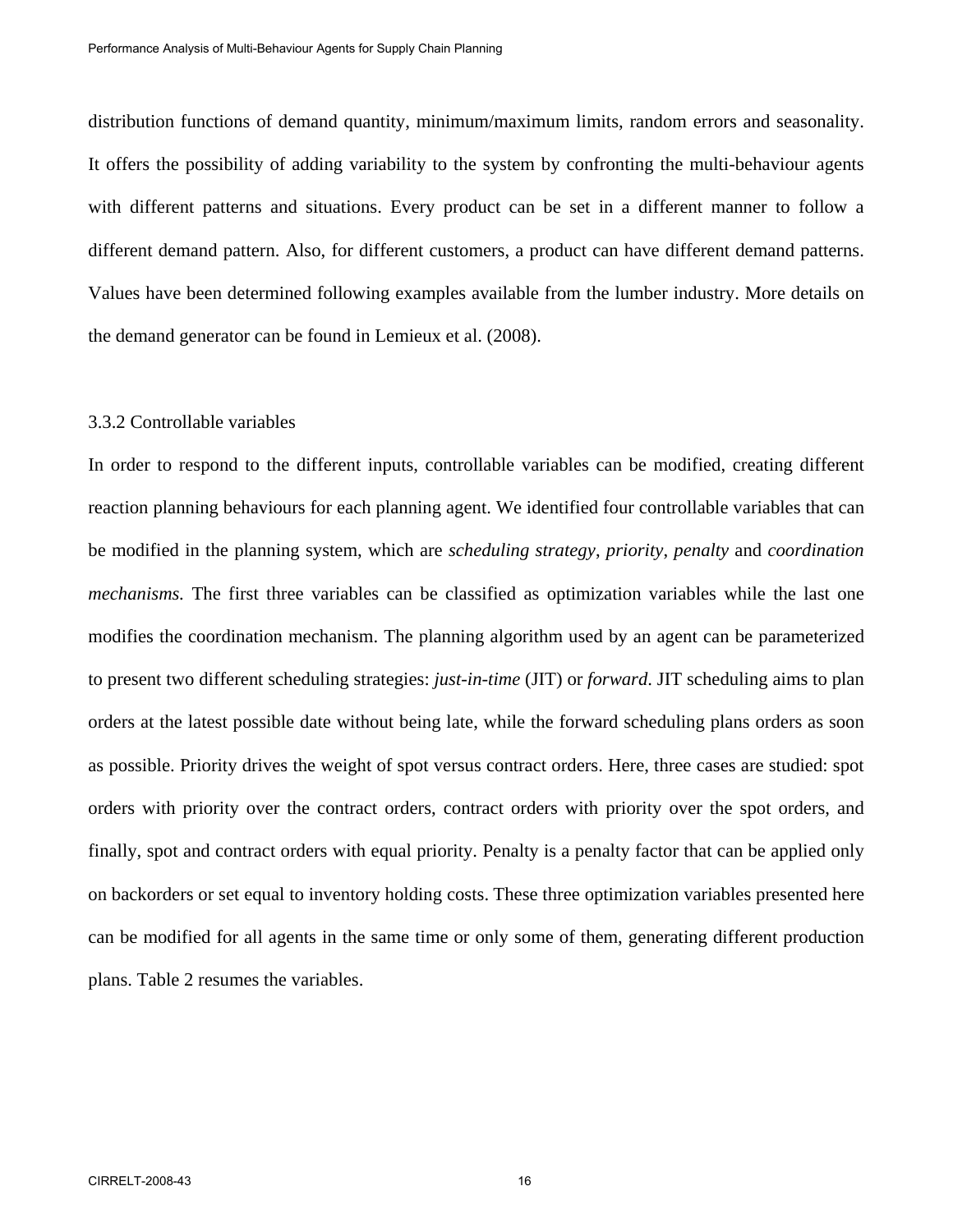| <b>Planning logics</b>     |                              |                            |  |  |  |  |
|----------------------------|------------------------------|----------------------------|--|--|--|--|
| <b>Scheduling strategy</b> | <b>Priority</b>              | <b>Penalty</b>             |  |  |  |  |
| Just-In-Time               | Priority on spot             | Penalty BO                 |  |  |  |  |
| Forward                    | Priority on contract         | Equal penalty inventory/BO |  |  |  |  |
|                            | Equal priority spot/contract |                            |  |  |  |  |

|  | Table 2. Optimization variables |  |
|--|---------------------------------|--|
|  |                                 |  |

Another way to change the planning behaviour is to modify the coordination mechanism between agents. Two mechanisms are studied: *downstream* and *two-phase*. Downstream planning is characterized by plans which are constrained by the downstream supply. In this case, the products harvested in the forest dictate what will be processed in the supply chain, without using information on customer demand. Two-phase planning is a coordination mechanism using the downstream planning combined with an upstream planning approach. This approach involves a hierarchy of subproblems that implicates each agent twice. The agent first makes a temporary plan to compute its supply needs and sends this information to its supplier. In turn, the supplier tries to satisfy this demand and responds with a supply plan that does not necessarily meet all demand (e.g., some deliveries may be planned to be late or some products can be replaced by substitutes). The agent can generate a second production plan constrained by the supply plan. Figure 3 presents the coordination mechanisms between the three production planning agents.



Figure 3. Coordination mechanisms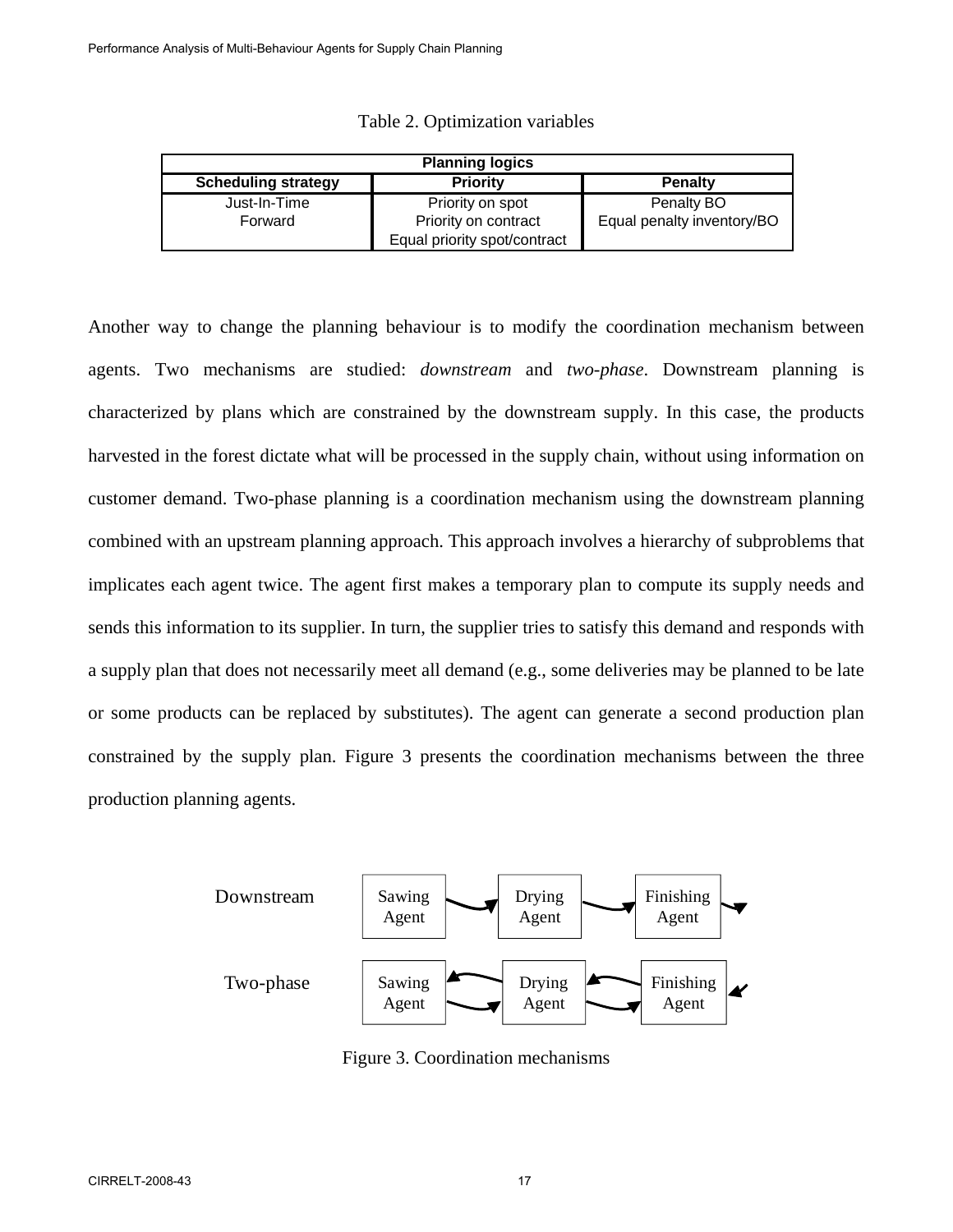#### 3.3.3 Fractional Factorial Experiment

Combining these controllable variables, we identified nine different planning behaviours mixes, presenting a variety of team behaviours for the supply chain (see Table 3). The three optimization variables presented in the last section have been applied to a different agent: the planning algorithm variable has been applied to the drying agent, the priority variable to the deliver agent and the penalty variable to the finishing agent. The coordination mechanism variable has been applied to the entire team. This selection of team behaviours makes the experiment a fractional factorial experiment and is based on the experience of managers and researchers.

| Team<br>behaviour | <b>Drying Agent Scheduling</b><br>Stragegy | <b>Deliver Agent</b><br>Priority | <b>Finishing Agent</b><br>Penalty | Coordination<br>Mechanism |
|-------------------|--------------------------------------------|----------------------------------|-----------------------------------|---------------------------|
|                   | JIT                                        | Contract                         | Back orders                       | Two-phase                 |
|                   | Forward                                    | Contract                         | Back orders                       | Two-phase                 |
|                   | JIT                                        | Contract                         | Back orders                       | Downstream                |
|                   | JIT                                        | No priority                      | Back orders                       | Two-phase                 |
| 5                 | JIT                                        | Spot                             | Back orders                       | Two-phase                 |
| 6                 | JIT                                        | Contract                         | Equal                             | Two-phase                 |
|                   | Forward                                    | Contract                         | Equal                             | Two-phase                 |
| 8                 | Forward                                    | No priority                      | Back orders                       | Two-phase                 |
| 9                 | Forward                                    | Spot                             | Back orders                       | Two-phase                 |

Table 3. Team behaviours used in experiments

#### 3.3.4 Outputs

In order to analyze the different team behaviours, different outputs have been identified, showing different levels of supply chain performance. Depending on the choice of a specific performance indicator, the preferable team behaviour may differ. In certain environments, a specific team behaviour can dominate others for all indicators, but in another, the same behaviour can show poor results. Here, the results are analyzed regarding four performance indicators: (1) *total lateness on contract-based*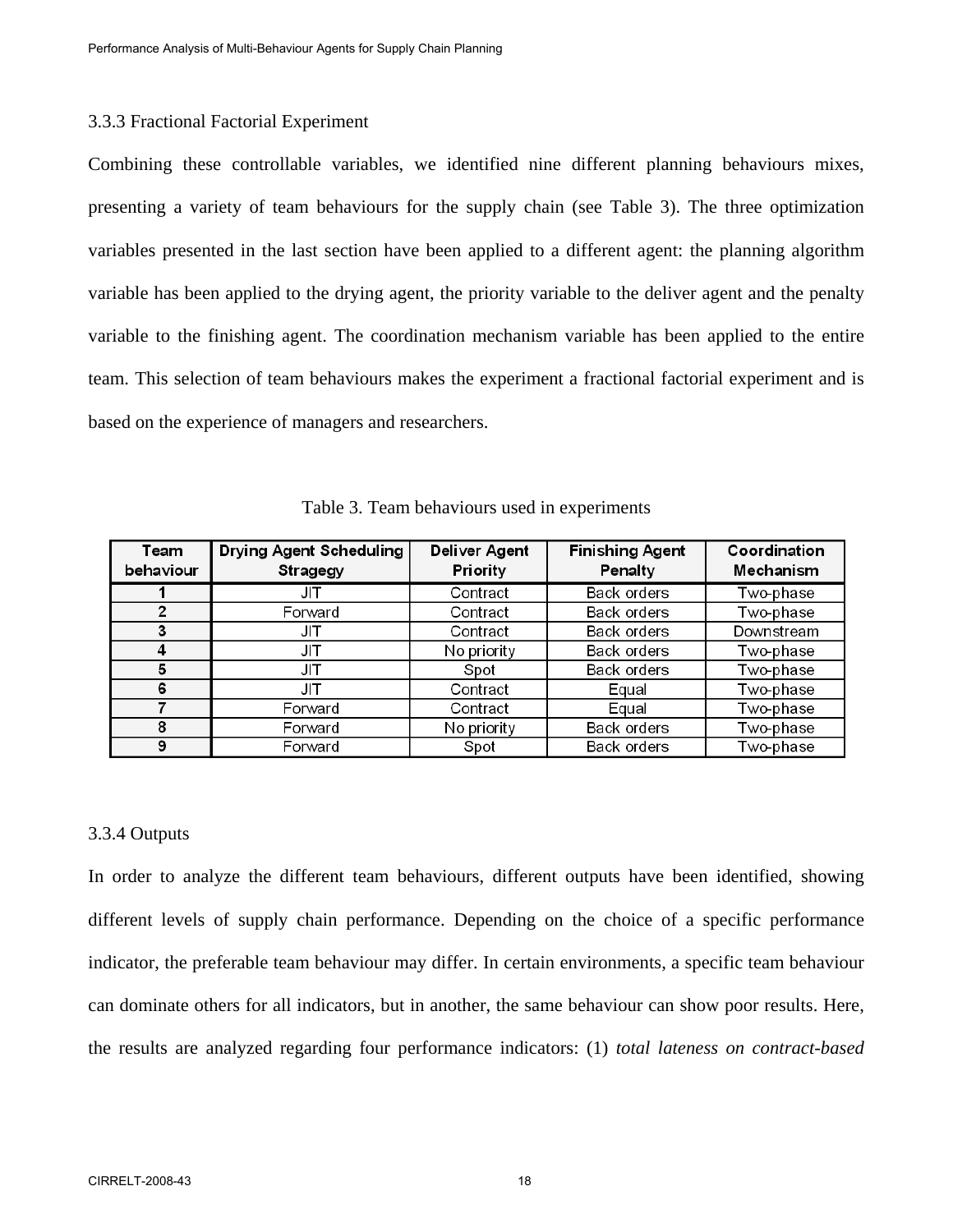*orders*, (2) *supply chain inventory*, (3) *adjusted revenues* and (4) *delivery performance on spot-based orders*. Total lateness is the quantity of backorders (BO) for contract-based orders. It is expressed as the quantity of FBM (Foot Board Measure) multiplied by the number of days late. Supply chain inventory is the sum of the average of FBM in inventory, per month. The adjusted revenues are based on revenues generated by the sales of products to customers, where inventory holding costs and lateness penalties are subtracted. A penalty cost is associated with lateness in contract-based orders (1.5% per day for backorder) and a premium bonus is given for the fulfilled contract-based order (5%). A daily inventory holding cost of 0.5% of market value is charged. This indicator is partial since it does not include production costs but is sufficient to compare planning behaviours. Finally, the spot delivery performance is the percentage of spot orders delivered on time.

## **4. Performance analysis**

#### **4.1 Team behaviour performance**

Using the different demand sets generated, four replications were produced. We used the average of all replications to draw graphs and observed the evolution of the performances. Figures 4-7 present the team behaviour performances in various conditions (demand intensity and contract proportion), for different performance indicators (total lateness, supply chain inventory, adjusted revenues and delivery performance on spot). In each graph, depending on the set of environmental conditions, each team behaviour follows a different performance evolution. This implies that the preferable team behaviour is not always the same and that there is an advantage to considering all of them instead of choosing the same for all situations.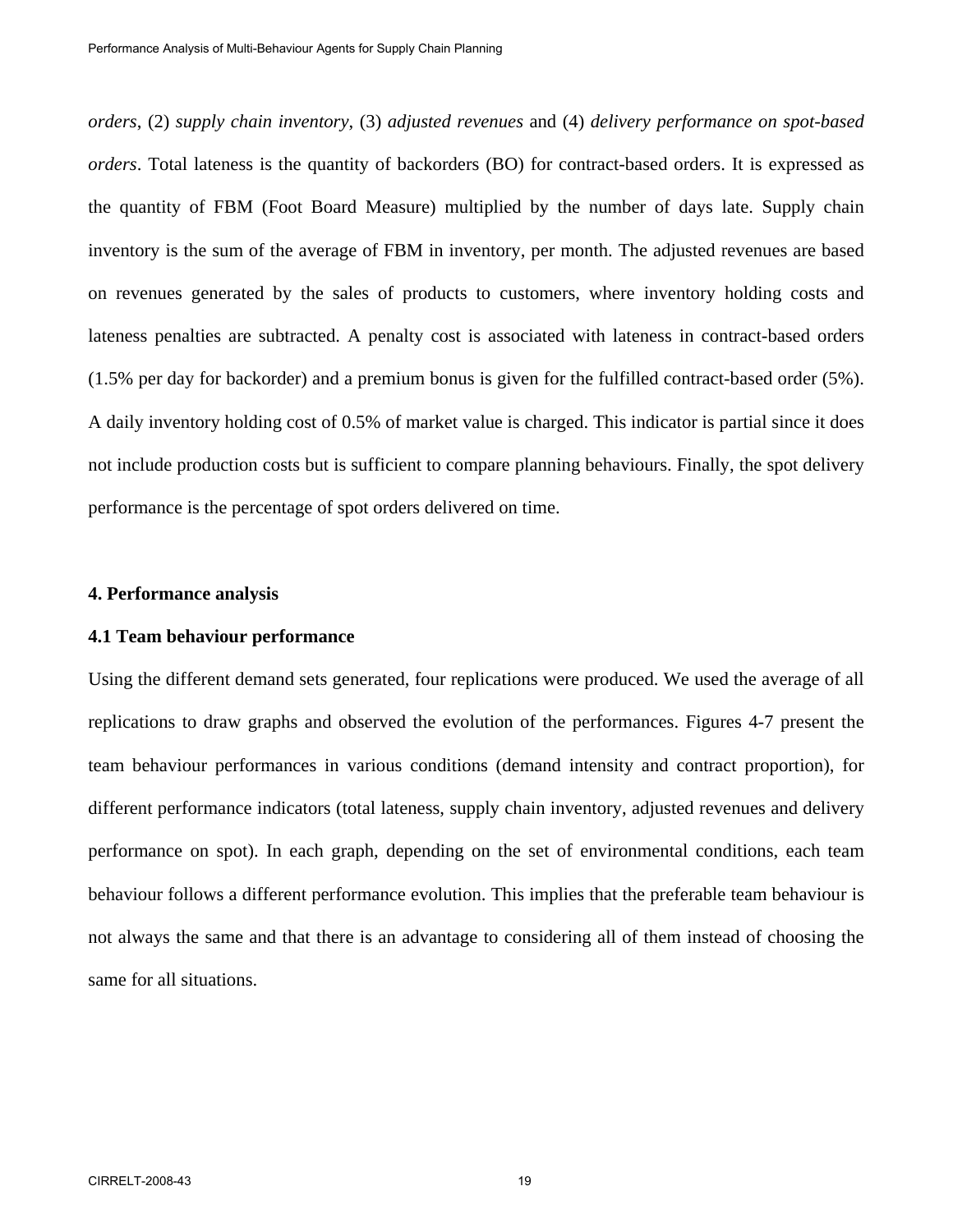







Figure 4. Performance for contract lateness Figure 5. Performance for average inventory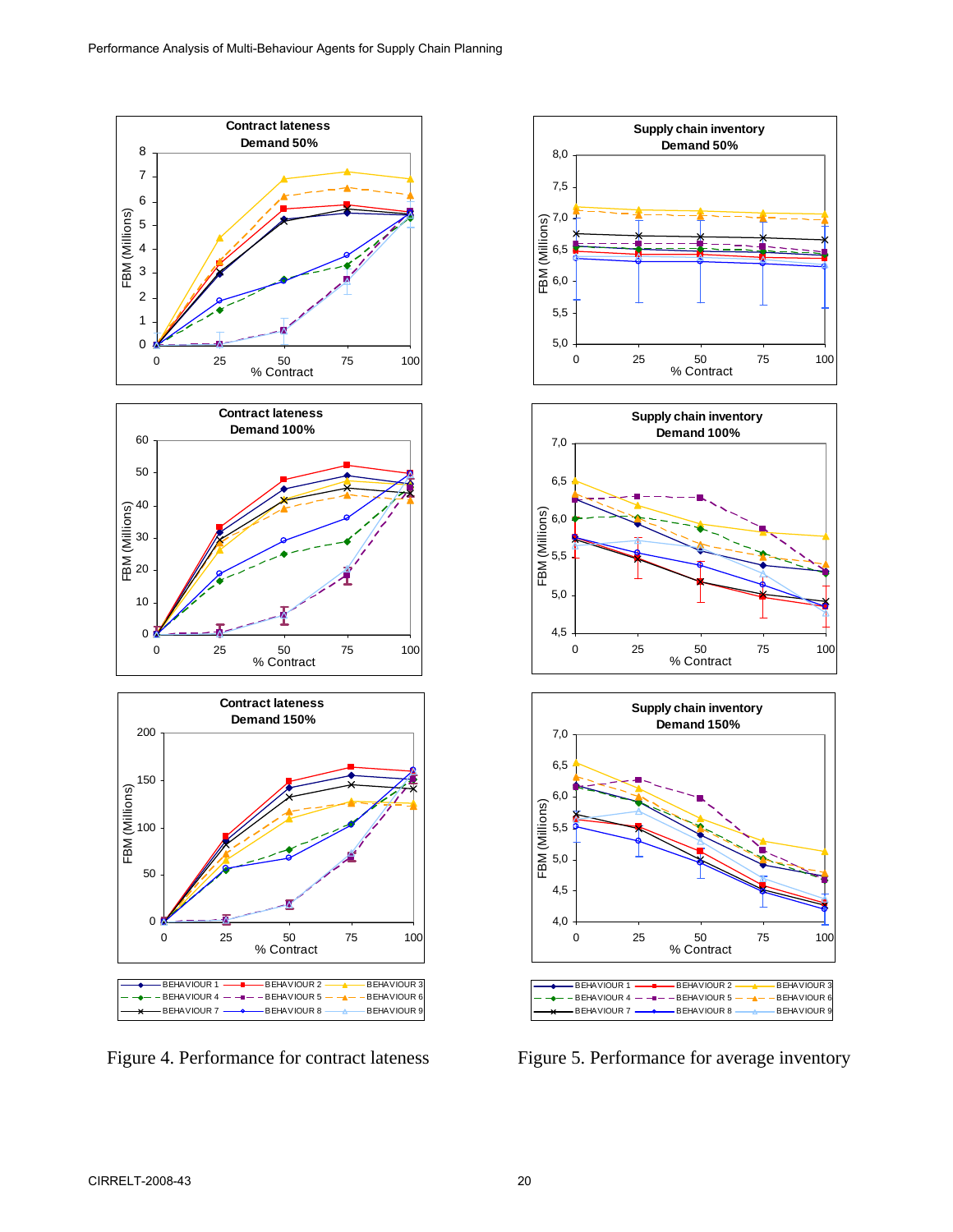

Figure 6. Performance for adjusted revenues Figure 7. Performance for spot delivery

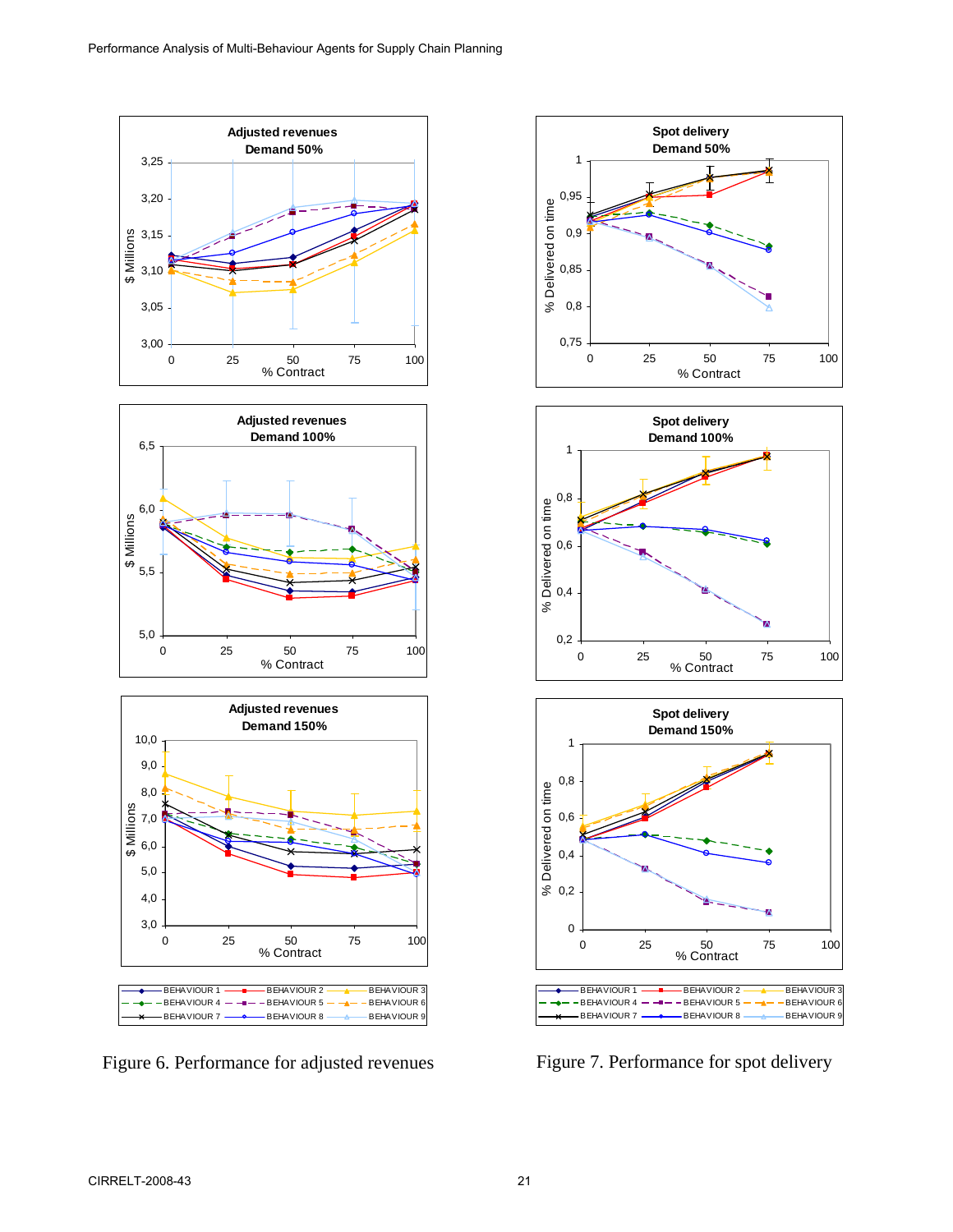In Figure 4, the three graphs present the performance evolution in term of lateness. Because the team objective is to minimize this indicator, behaviours 5 and 9 offer the best performances in most conditions. But when the proportion of contracts approaches 100% contracts (especially for 100% and 150% demand), behaviour 6 offers the best results. In Figure 5, for the average inventory performance indicator, the supply chain team still aims to minimize this indicator. Behaviour 8 gives the best results at 50% and 150% demand for all contract proportions, but at 100% demand, behaviours 2 and 4 seem to perform better most of the time. Figure 6 presents results for the adjusted revenues performance indicator. This analysis is particularly interesting since it combines information from lateness and inventory data. As we can see, at 50% demand, behaviour 9 is dominant. But when the demand intensity grows to 100% and 150%, behaviour 3 gradually offers the highest performance. Finally, the three graphs in Figure 7 present the delivery performance for spot demand. This time, behaviour 7 is dominant for a 50% demand (but followed very closely by behaviour 1) and behaviour 3 is dominant for 100% and 150% demand.

While it can be hazardous to explain the reasons behind the evolutions of each behaviour and why a behaviour performs better for a specific situation, a hypothesis can be proposed. For example, in the adjusted revenues curves (Figure 6), as the demand intensity increases, behaviour 3 becomes more and more interesting to select. In fact, behaviour 3 is characterized by downstream team coordination, instead of a two-phase coordination like the other behaviours. This specificity gives bad results when it is important to fit the production to the demand (in low demand intensity context) but can be advantageous when demand is so important that merely every product can be sold (in high demand intensity).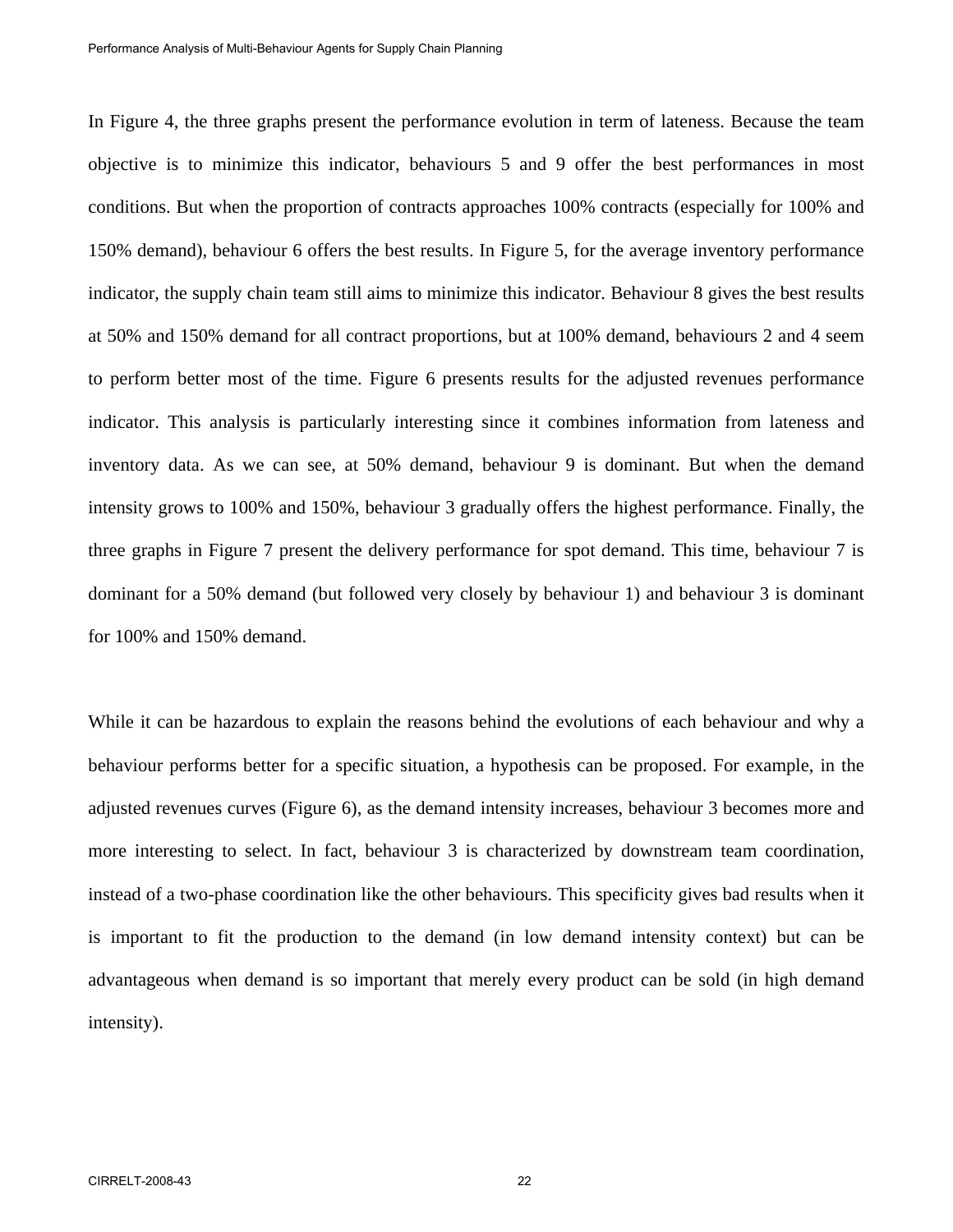## **4.2 Similar behaviours**

In some situations, behaviour performances are very similar and it can be difficult to determine without any doubt which behaviour is preferable. The study of the standard deviations of the preferable identified behaviours for the four replications tested (vertical lines in Figures 4-7) shows that some behaviours are too close to be significantly different. This happens when the preferable behaviour standard deviation includes other behaviours. In these situations, there would be not only one preferable behaviour but a sub-group of preferable behaviours, from which the planning agent can choose. The similarities of behaviours are particularly clear in Figures 5 and 6 at a 50% demand (top graphs). In these cases, almost all behaviours are equivalent for all contract proportions. This means that for a low degree of capacity usage, no planning behaviour is preferable.

Conclusions from a standard deviation study can vary depending on the number of replications. It is possible that the strong standard deviations presented in Figures 5 and 6 may decrease (or increase) from the results obtained here from four replications by going through more replications.

## **4.3 Knowledge matrix**

Performances are gathered in a knowledge matrix, including the preferable team behaviours for the different environmental conditions. This matrix is imbedded in the agent and can be updated by runtime learning. Table 4 presents an example of such a matrix derived from this simulation. When a subgroup of preferable behaviours is identified (instead of a single behaviour), the others are also added. In this knowledge matrix, the team behaviour with the best performance observed is written first, followed by similar behaviours between brackets. While this matrix presents, for clarity purposes, only four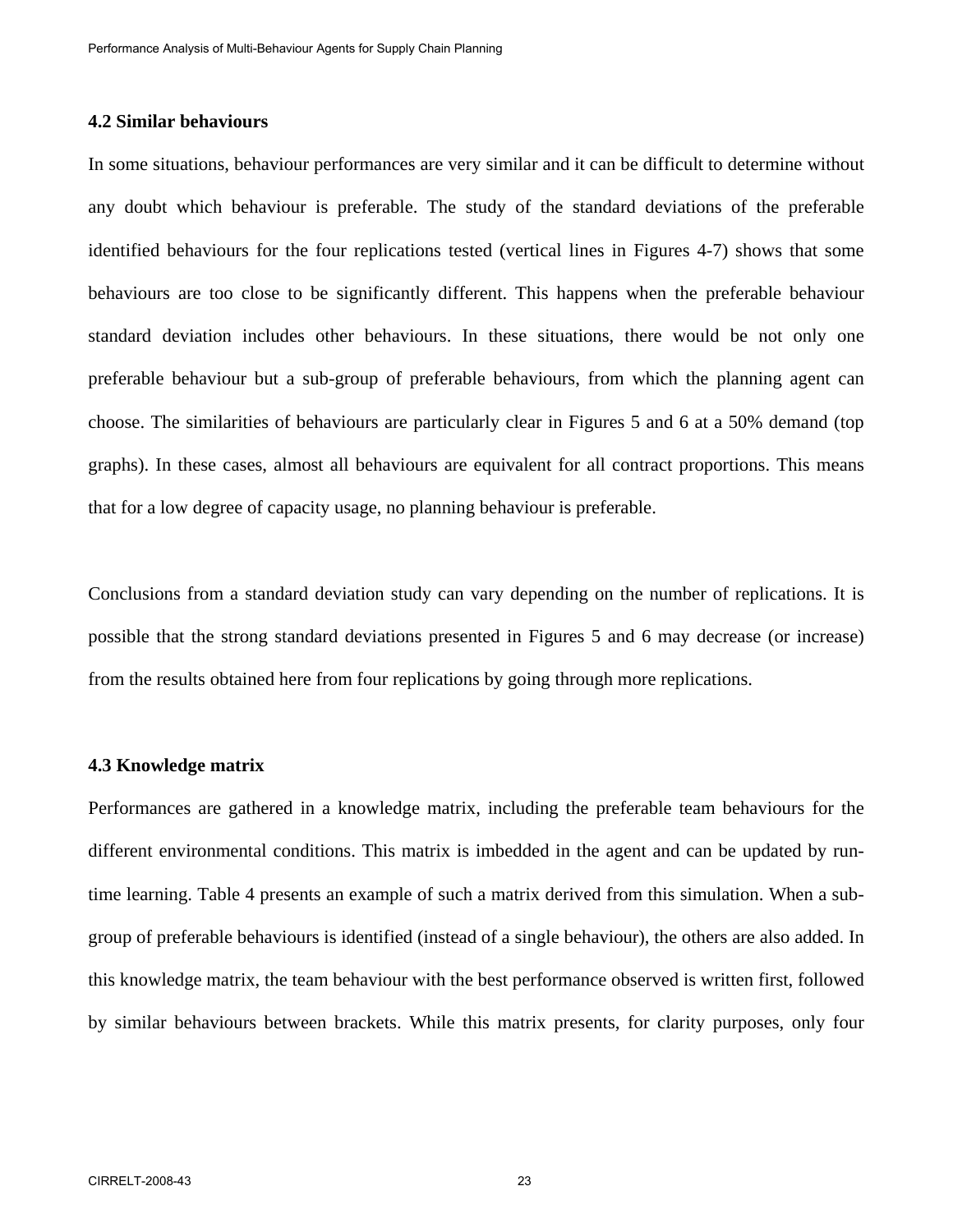intervals of contract proportion, a multi-agent can directly use the performance curves to calculate the preferable behaviour for a specific environmental condition.

| Indicator      |                    | Contract | Supply Chain      | Adjusted           | <b>Spot Delivery</b> |  |
|----------------|--------------------|----------|-------------------|--------------------|----------------------|--|
| Environment    |                    | Lateness | Inventory         | Revenues           |                      |  |
|                | Contrat <=25%      | 5(9)     | 8(12,4.5,7.9)     | 9(12,3,4,5,6,7,8)  | 7 (1,2,3,6)          |  |
| Demand         | 25%< Contrat >=50% | 5(9)     | 8(12,4.5,7.9)     | 9(12,3,4,5,6,7,8)  | 7 (1,2,3,6)          |  |
| 50%            | 50%< Contrat >=75% | 9(5)     | 8(12.4.5.7.9)     | 9(12,3,4,5,6,7,8)  | 7 (1,2,3,6)          |  |
|                | Contrat >75%       | 9(4,5)   | 8(12, 4, 5, 7, 9) | 9(12,3,4,5,6,7,8)  | N.A.                 |  |
| Demand<br>100% | Contrat <= 25%     | 9(5)     | 7 (2,8,9)         | 9(12,3,4,5,6,7,8)  | 3(1,26,7)            |  |
|                | 25%< Contrat >=50% | 5(9)     | 7(2,8)            | 9(5)               | 3(1,26,7)            |  |
|                | 50%< Contrat >=75% | 5(9)     | 2(7,8)            | 5(9,4)             | 3(1.26.7)            |  |
|                | Contrat >75%       | 5(4.9)   | 2(7,8,9)          | 5 (12,3,4,6,7,8,9) | N.A.                 |  |
| Demand<br>150% | Contrat <= 25%     | 9(5)     | 8(2,7,9)          | 3(6)               | 3(1,26,7)            |  |
|                | 25%< Contrat >=50% | 9(5)     | 8(2,7)            | 3(5,6,9)           | 3(1,26,7)            |  |
|                | 50%< Contrat >=75% | 5(9)     | 8(2,7)            | 3(5,6,9)           | 3(1.26.7)            |  |
|                | Contrat>75%        | 5(3,6,9) | 8(2,7,9)          | 3(6)               | N.A.                 |  |

Table 4. Knowledge matrix

#### **4.4 Penalty factor analysis**

While experimenting different demand patterns gives interesting insights on which behaviours to adopt, it could be also interesting to modify the lateness penalties, contract bonuses and inventory holding costs in order to better understand their impact on the behaviour to adopt. When one or many of these variables are modified, the preferable team behaviour indeed changes. For example, a downstream planning strategy is known to imply a high degree of late deliveries to customers, mainly because the customers' demand is not used to plan production. When the lateness penalty is rather negligible, this strategy can be used. Otherwise, if the lateness penalty increases the situation can change. Figure 8 presents such an evolution, presenting the adjusted revenues curves for 100% demand, using a lateness penalty of 3.5% of product value per day instead of 1.5% (used in previous simulations). In this example, we can see that behaviour 3 considerably reduced its advantage over the other behaviours, compared to results presented in Figure 8 for a demand intensity of 100%. These behaviour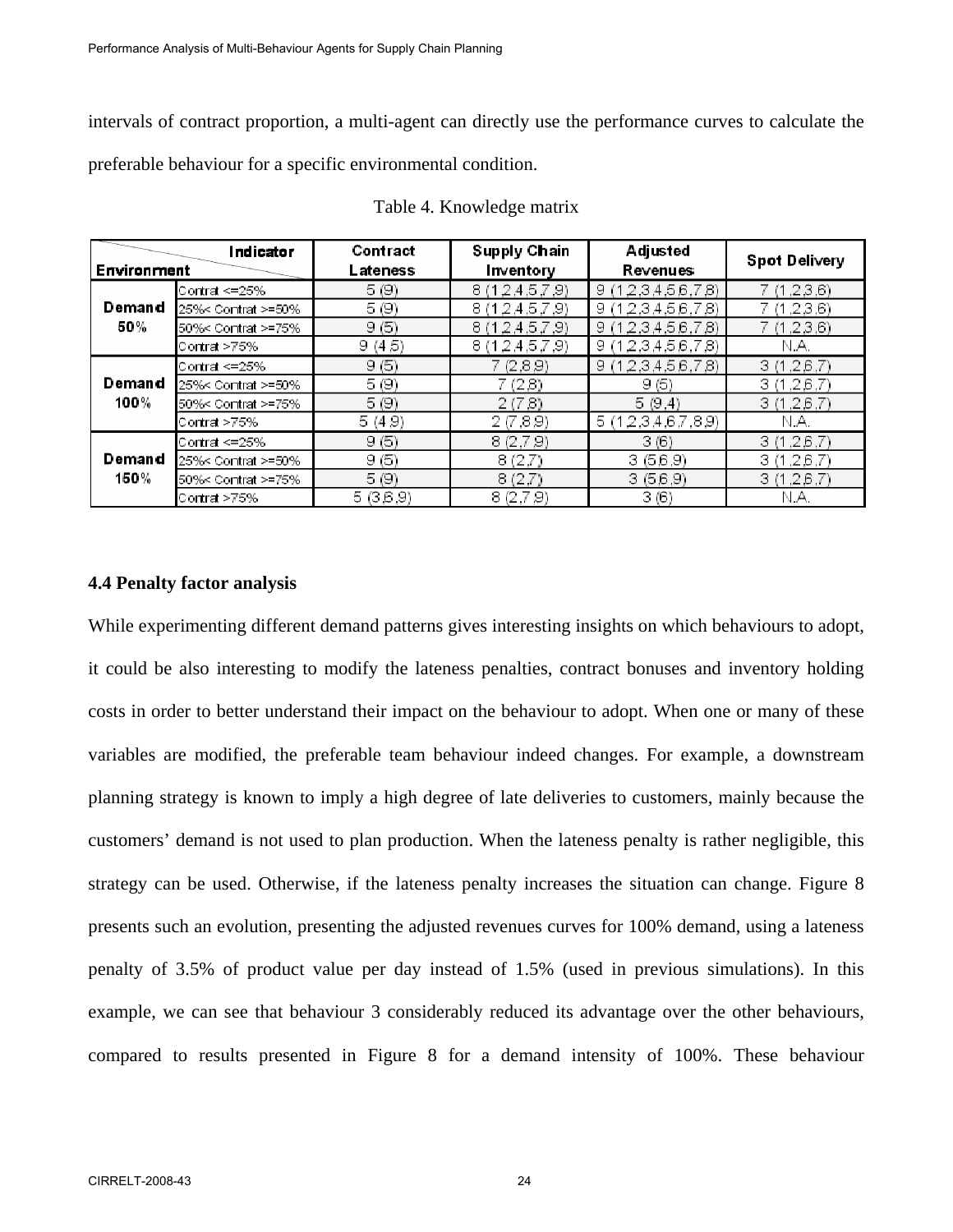performance changes are linked to the fact that any change in the system has an impact on the performance indicator. Simulation is interesting here because it is often not trivial to forecast the impact of each planning behaviour.



Figure 8. Performance for adjusted revenues with lateness penalty of 3.5%

#### **4.5 Two-criteria analysis**

While Figures 4 to 8 present an analysis of the preferable team behaviour considering a single performance indicator at the time, it is possible to analyze simultaneously the performance of many indicators. Often, there is no totally dominant behaviour for both performance indicators and multibehaviour agents must make a selection, based on rules predefined by the system designer. This kind of analysis is particularly interesting when there is not a single performance indicator the planning agent must follow. One can argue that the adjusted revenues indicator must be prioritized over all others. This can be true in many situations, but in a long term relationship with customers, high lateness and poor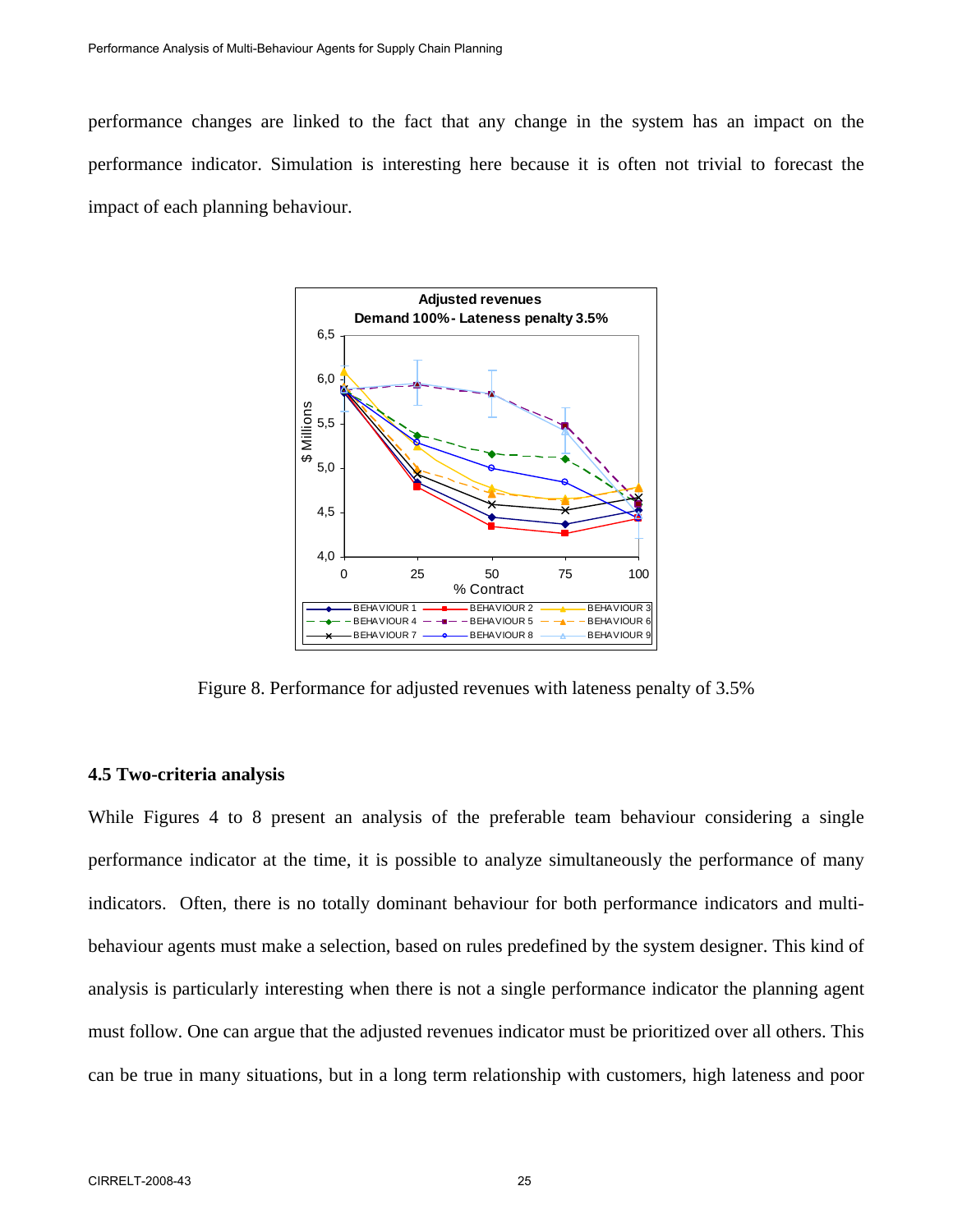spot delivery performance can lead to the loss of customers and reputation. Also, in the lumber industry, high levels of inventory can lead to losses due to the degradation of the material (insect infestation, wood crackling, mould, fire, etc.).

## **4.6 Potential gains**

For the different environment conditions and performance indicators, it is possible to compare the performance results of the preferable team behaviour with worst team behaviour and the average performances of all team behaviours. This gives the maximum potential gain and the average expected. Table 5 presents the results for the different environmental conditions. As an example, for the adjusted revenues, at a demand intensity of 100% and a proportion of 50% of contract, we obtain a maximum potential gain of 7.8% and an average expected gain of 5.2% by using the preferable team behaviour. When the demand intensity increases to 150% (for the same contract proportion), the maximum potential gain and the expected gain rises respectively at 36.6% and 31.6%. Also, because the simulation covers a 30-day period, these potential gains are recurrent.

These results give an, the possible gains grow dramatically, suggesting the importance of managing planning behaviours insight into the potential gains for the supply chain's use of multi-behaviour agents to adapt to environmental changes. As the demand level rises for under capacity situations. These benefits cannot be ignored, even more in an industry such as the lumber industry where profits are made of thin margins. Following this idea, supply chain planning systems should strongly consider using different planning behaviours in order to adapt to the highly dynamic nature of supply chains.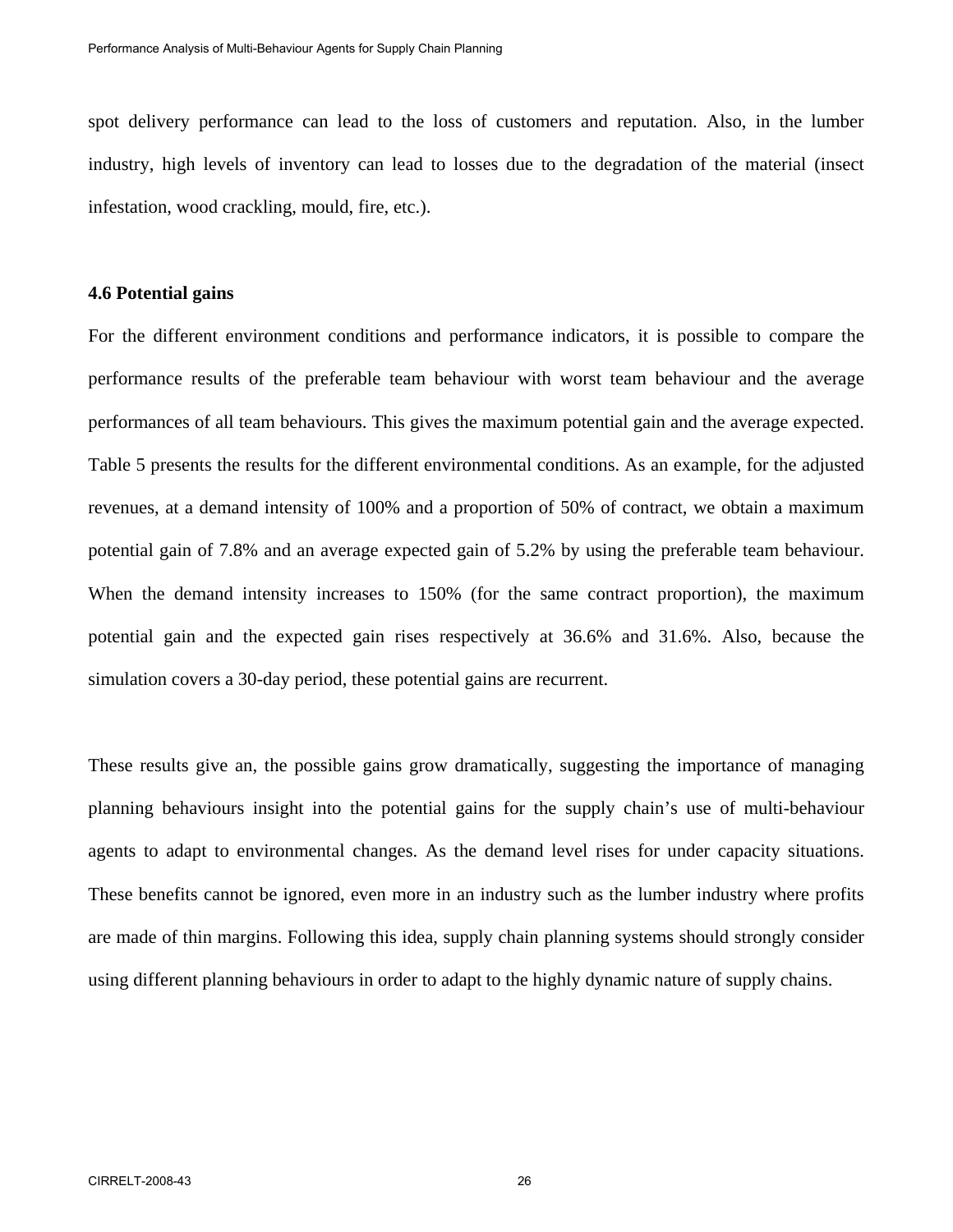|             | Indicator<br><b>Contract Lateness</b> |                       |                          | Supply Chain Inventory |                          | <b>Estimated revenues</b> |                          | <b>Spot Delivery</b>  |                          |
|-------------|---------------------------------------|-----------------------|--------------------------|------------------------|--------------------------|---------------------------|--------------------------|-----------------------|--------------------------|
| Environment |                                       | Max potential<br>gain | Average<br>expected gain | Max potential<br>gain  | Average<br>expected gain | Max potential<br>gain     | Average<br>expected gain | Max potential<br>gain | Average<br>expected gain |
|             | 0% Contract                           | N.A.                  | N.A.                     | 12.6%                  | 5.8%                     | $1.8\%$                   | $0.7\%$                  | 3.5%                  | $1.2\%$                  |
| Demand      | 25% Contract                          | 99.3%                 | 98.6%                    | 12.8%                  | 6.1%                     | $2.0\%$                   | 0.8%                     | 6.8%                  | 2.3%                     |
| 50%         | 50% Contract                          | $92.0\%$              | 85.2%                    | $12.5\%$               | 5.9%                     | $2.0\%$                   | $0.8\%$                  | $13.3\%$              | $4.8\%$                  |
|             | 75% Contract                          | 66.0%                 | 46.3%                    | 12.8%                  | 6.2%                     | 6.6%                      | 0.8%                     | 20.5%                 | 6.8%                     |
|             | 100% Contract                         | 28.0%                 | $8.7\%$                  | $12.0\%$               | 5.9%                     | $1.6\%$                   | 0.5%                     | N.A.                  | N.A.                     |
|             | 0% Contract                           | N.A.                  | N.A.                     | 14.5%                  | $7.0\%$                  | 7.4%                      | 5.1%                     | 37.2%                 | $13.7\%$                 |
|             | 25% Contract                          | 98.6%                 | 97.7%                    | 14.2%                  | $7.6\%$                  | $7.6\%$                   | 5.0%                     | 34.4%                 | 14.3%                    |
| Demand      | 50% Contract                          | $88.0\%$              | 81.3%                    | 18.5%                  | 9.2%                     | 7.8%                      | 5.2%                     | 56.5%                 | 23.4%                    |
| 100%        | 75% Contract                          | 65.8%                 | $52.0\%$                 | $17.2\%$               | 8.9%                     | 7.8%                      | 5.1%                     | 74.6%                 | 32.2%                    |
|             | 100% Contract                         | 23.8%                 | 15.9%                    | 17.9%                  | 8.2%                     | 7.2%                      | 4.9%                     | N.A.                  | N.A.                     |
|             | 0% Contract                           | N.A.                  | N.A.                     | $16.0\%$               | $8.0\%$                  | 33.9%                     | 30.8%                    | 14.8%                 | 11.5%                    |
|             | 25% Contract                          | 97.3%                 | 95.8%                    | 17.3%                  | 9.9%                     | 34.2%                     | 31.1%                    | 53.1%                 | 26.2%                    |
| Demand      | 50% Contract                          | 88.2%                 | 81.2%                    | $19.0\%$               | $10.0\%$                 | 36.6%                     | 31.6%                    | 82.7%                 | 44.1%                    |
| 150%        | 75% Contract                          | 58.1%                 | 41.9%                    | 17.2%                  | 9.5%                     | 33.6%                     | 30.1%                    | 90.7%                 | 50.6%                    |
|             | 100% Contract                         | 27.1%                 | $20.2\%$                 | 19.6%                  | 9.8%                     | 33.0%                     | 29.8%                    | N.A.                  | N.A.                     |

Table 5. Gains to select the best behaviours compared to the average results

## **5. Conclusion**

Designers of planning systems often do not consider the possibilities of using different planning behaviours to deal with the dynamic aspect of business. This paper proposes an approach that breaks free from the hypothesis that planning must always be conducted the same way. By using multibehaviour agents in an agent-based planning platform, the system designer can provide planning agents with the ability to adapt their planning behaviours according to changes in their environment.

In this paper, we presented a performance analysis of multi-behaviour agents in supply chain planning. Simulation results are presented from an application to the lumber supply chain. Various team behaviours have been tested in different environmental conditions and have presented different performance levels. We extended our proposition by presenting possible profit gains by using the best team behaviour in every situation instead of using the same one all over the entire horizon. Preliminary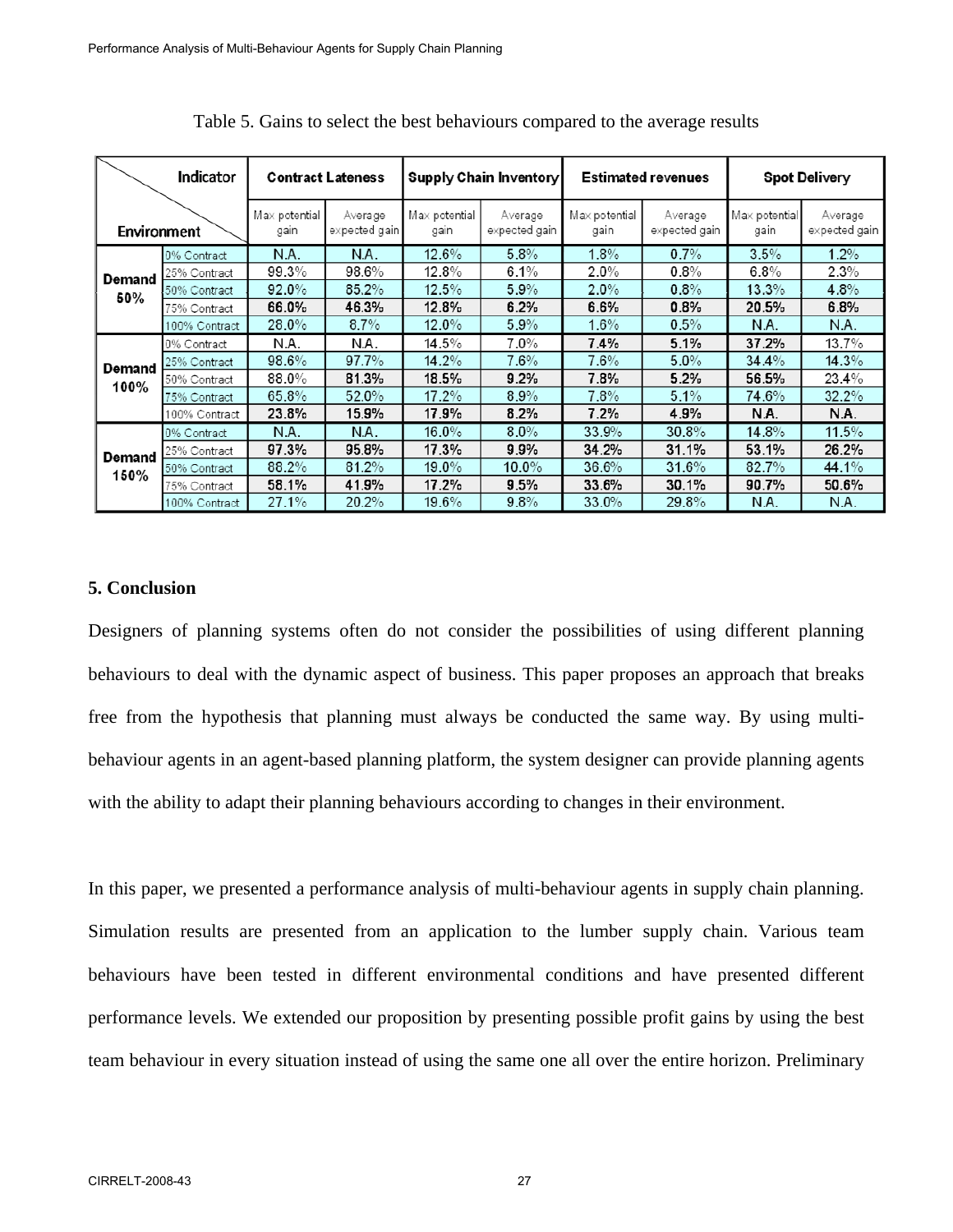powerful tool to reach appreciable gains when implemented in an agent-based supply chain planning system such as the FORAC experimental platform.

The next step intended in this research is to develop the learning ability of the multi-behaviour agent. Different learning technologies can be implemented and compared to help the agent to update its preference over time. This is very promising and could lead to an even more agile supply chain. Finally, anticipation and negotiation planning behaviours can be developed and simulated in order to exploit to the maximum all the multi-behaviour agent possibilities.

## **Acknowledgement**

This work was funded by the FORAC Research Consortium and the Natural Sciences and Engineering

Research Council of Canada (NSERC).

## **References**

- Alonso, E., D'Inverno, M., Kudenko, D., Luck, M. & Noble, J. (2001). Learning in multi-agent systems. *Knowledge Engineering Review,* Vol. 16, No. 3, 277-284
- Alvarez, E. (2007). Multi-plant production scheduling in SMEs. *Robotics and Computer-Integrated Manufacturing*, Vol. 23, No. 6, 608-613
- Aytug, H., Lawley, M.A., McKay, K., Mohan, S. & Uzsoy, R. (2005). Executing production schedules in the face of uncertainties: A review and some future directions. *European Journal of Operational Research,* Vol. 161, 86-110
- Bussmann, S., Jennings, N.R. & Wooldridge M. (2004). *Multiagent Systems for manufacturing Control: A Design Methodology,* Springer-Verlag , ISBN: 978-3-540-20924-9
- Caridi, M. & Cavalieri, S. (2004). Multi-agent systems in production planning and control: an overview. *Knowledge Information Systems,* Vol. 15, No. 2, 106-118
- Chen, Y., Peng, Y., Finin, T., Labrou, Y., Cost, S., Chu, B., Sun, R. & Willhelm, B. (1999) A negotiation-based multi-agent system for supply chain management, *Workshop on supply chain management, Autonomous Agents '99*, Seattle, USA
- Crawford, E. & Veloso, M. (2007). An experts approach to strategy selection in multiagent meeting scheduling. *Journal Autonomous Agents and Multi-Agent Systems*, Vol. 15, No. 1, 5-28
- Dudek, G. & Stadtler, H. (2005). Negotiation-based collaborative planning between supply chains partners. *European Journal of Operational Research,* Vol. 163, 668-687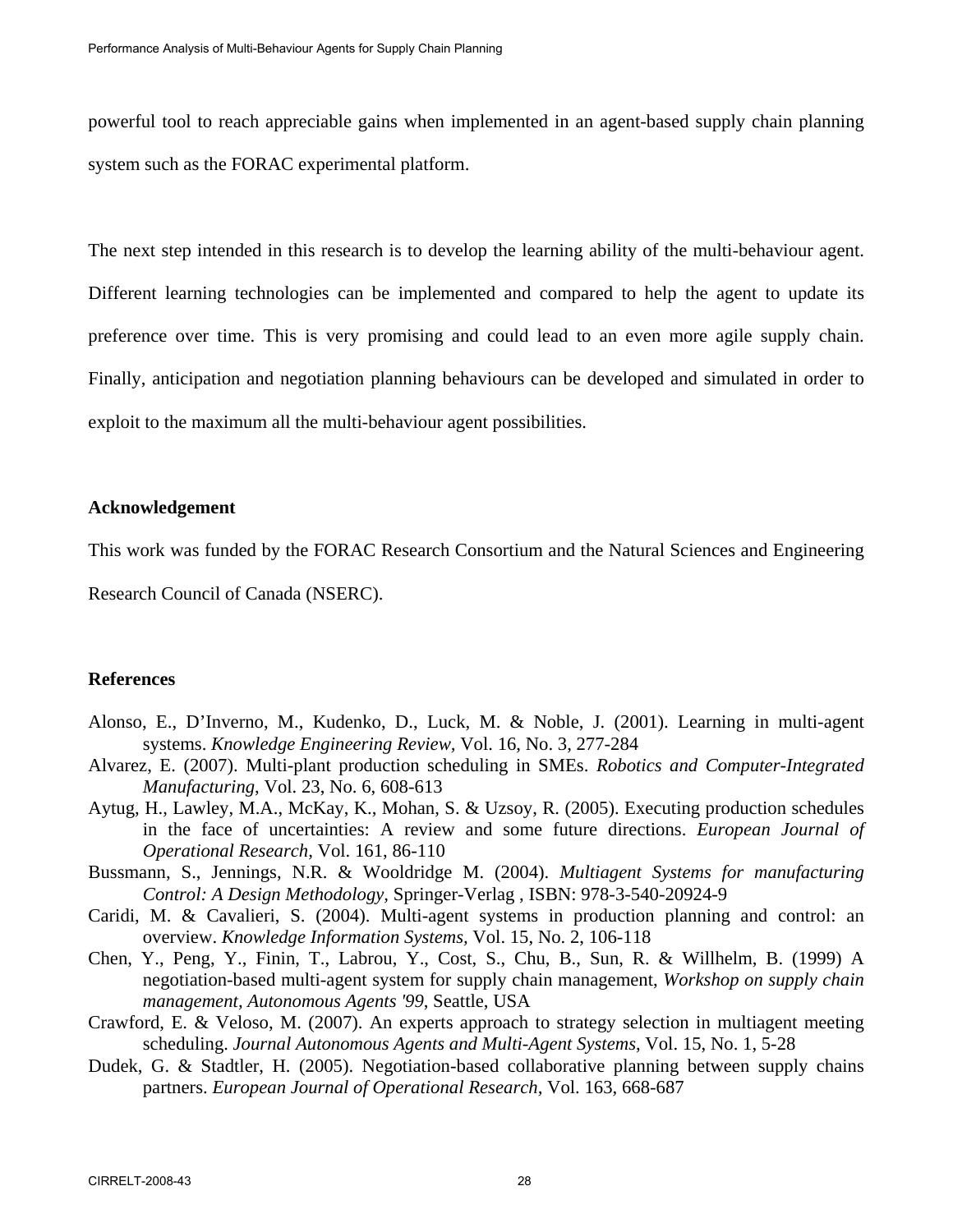- Forget, P., D'Amours, S. & Frayret, J.M. (2008a). Multi-Behaviour Agent Model for Planning in Supply Chains: An Application to the Lumber Industry, *Robotics and Computer-Integrated Manufacturing*, Vol. 24, 664–679
- Forget, P., D'Amours, S. & Frayret, J.M. (2008b). Design of Multi-Behaviour Agent for Supply Chain Planning: An Application to the Lumber Industry, In *Supply Chain: Theory and Application*, I-TECH Education and Publishing, Vienna, Austria, p. 551-568
- Fox, M.S., Barbuceanu, M. & Teigen, R. (2000). Agent-Oriented Supply-Chain Management. *International Journal of Flexible Manufacturing Systems,* Vol. 12, 165-188
- Frayret, J.M., D'Amours, S. & Montreuil, B. (2004). Coordination and Control in Distributed and Agent-Based Manufacturing Systems. *Production Planning and Control,* Vol. 15, No. 1, 42-54
- Frayret, J.M., D'Amours, S., Rousseau, A., Harvey, S. & Gaudreault, J. (2007). Agent-based Supply Chain Planning in the Forest Products Industry. *International Journal of Flexible Manufacturing Systems*, Vol. 19, no. 4, 358-391
- Gaudreault, J., Frayret, J.M., Rousseau, A. & D'amours, S. (2006). *Integrated planning and scheduling in a divergent production system with co production*. Working Paper DT-2006-JMF-1, CENTOR, Université Laval, Québec, Canada
- Jeng, J.J., Ettl, M., & Chung, J.Y. (2006). Commitment Based Sense-and-Respond Framework for Manufacturing Supply Chain, In: *Studies in Computational Intelligence (SCI),* Chaib-draa, B. & Muller, J.P., (Eds.), Vol. 28, 395-417, Springer-Verlag, ISBN: 3-540-33875-6, Berlin
- Jiao, J., You, X. & Kumar, A. (2006). An agent-based framework for collaborative negotiation in the global manufacturing supply chain network. *Robotics and Computer-Integrated Manufacturing,*  Vol. 22, 239-255
- Lemieux S., D'Amours S., Frayret J.-M. & Gaudreault, J. (2008). Integration d'outils APS dans une simulation multi-agent : une application à l'industrie du bois d'œuvre, in Proceedings of the 7th International Conference on Modeling and Simulation (MOSIM 08), Paris, France
- Marik, V., Pechoucek, M. & Stepankova, O. (2001). Social Knowledge in Multi-agent Systems, In: *Multi-Agent Systems and Applications,* M. Luck et al. (Eds): ACAI 2001, LNAI 2086, p. 211- 245, Springer
- Maturana, F., Shen, W. & Norrie, D.H. (1999). MetaMorph: an adaptive agent-based architecture for intelligent manufacturing. *International Journal of Production Research,* Vol. 37, No. 10, 2159- 2173, ISSN: 0020-7543/99
- Monteiro, T., Roy, D. & Anciaux, D. (2007). Multi-site coordination using a multi-agent system. *Computers in industry*, Vol. 58, 367-377
- Montreuil, B., Frayret, J.M. & D'Amours, S. (2000). A Strategic Framework for Networked Manufacturing. *Computers in Industry,* Vol. 42, 299-317
- Moyaux, T., Chaib-draa, B. & D'Amours, S. (2006a). Supply Chain Management and Multiagent Systems: An Overview. In: *Studies in Computational Intelligence (SCI),* Chaib-draa, B. & Muller, J.P., (Eds.), Vol. 28, p. 1-27, Springer-Verlag, ISBN: 3-540-33875-6, Berlin
- Muller J.P. (1997). *The Design of Intelligent Agents: A Layered Approach*, Springer, New York.
- Panait, L. & Luke, S. (2005). Cooperative Multi-Agent Learning: The State of the Art. *Autonomous Agents and Multi-Agent Systems,* Vol. 11, 387–434
- Pechoucek, M., Vokrinek, J. & Becvar, P. (2005). ExPlanTech: Multiagent Support for Manufacturing Decision Making. *IEEE Intelligent Systems,* Vol. 20, No. 1, 67-74
- Schleiffer, R. (2005). An intelligent agent model. *European Journal of Operational Research*, Vol. 166, No. 3, 666–693
- Schneeweiss, C. (2003). *Distributed Decision Making*, Springer-Verlag, New York